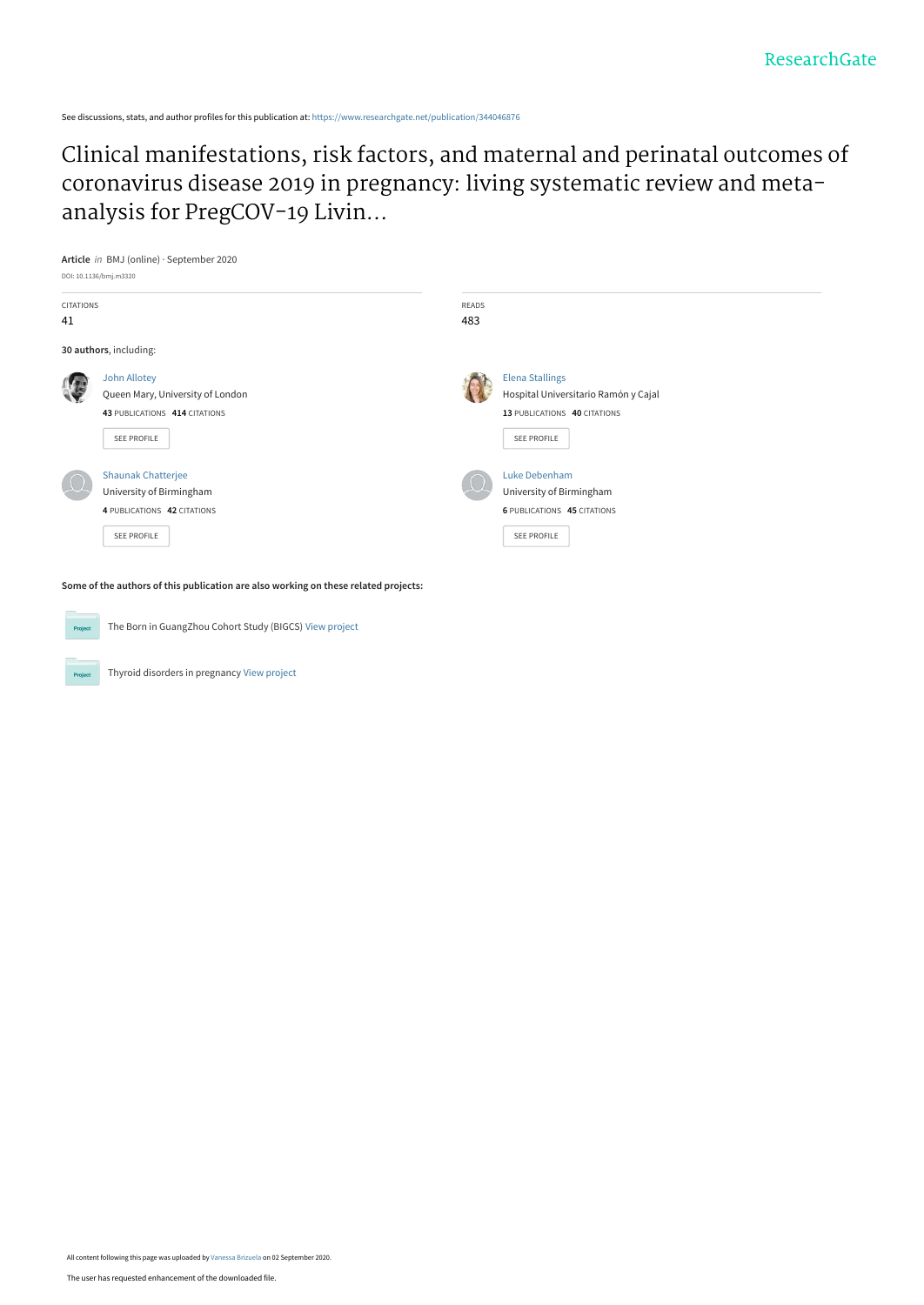# **RESEARCH**

# OPEN ACCESS

Check for updates

# **EFAST TRACK**

For numbered affiliations see end of the article.

Correspondence to:

S Thangaratinam s.[thangaratinam.1@bham.ac.uk](mailto:thangaratinam.1@bham.ac.uk)

(or [@thangaratinam](https://twitter.com/thangaratinam?lang=en) on Twitter: ORCID [0000-0002-4254-460X](http://orcid.org/0000-0002-4254-460X))

Additional material is published online only. To view please visit the journal online.

# Cite this as: *BMJ*2020;370:m3320

http://dx.doi.org/10.1136/bmj.m3320

Accepted: 23 August 2020

# Clinical manifestations, risk factors, and maternal and perinatal outcomes of coronavirus disease 2019 in pregnancy: living systematic review and meta-analysis

John Allotey,<sup>1,2</sup> Elena Stallings,<sup>3,4</sup> Mercedes Bonet,<sup>5</sup> Magnus Yap,<sup>6</sup> Shaunak Chatterjee,<sup>6</sup> Tania Kew,<sup>6</sup> Luke Debenham,<sup>6</sup> Anna Clavé Llavall,<sup>6</sup> Anushka Dixit,<sup>6</sup> Dengyi Zhou,<sup>6</sup> Rishab Balaji,<sup>6</sup> Siang Ing Lee,<sup>1</sup> Xiu Qiu,<sup>7,8,9</sup> Mingyang Yuan,<sup>1,7</sup> Dyuti Coomar,<sup>1</sup> Madelon van Wely,<sup>10</sup> Elizabeth van Leeuwen,<sup>11</sup> Elena Kostova,<sup>10</sup> Heinke Kunst,<sup>12,13</sup> Asma Khalil,<sup>14</sup> Simon Tiberi,<sup>12,13</sup> Vanessa Brizuela,<sup>5</sup> Nathalie Broutet,<sup>5</sup> Edna Kara,<sup>3</sup> Caron Rahn Kim,<sup>5</sup> Anna Thorson,<sup>5</sup> Olufemi T Oladapo,<sup>5</sup> Lynne Mofenson,<sup>15</sup> Javier Zamora,<sup>3,4,16</sup> Shakila Thangaratinam,<sup>2,17</sup> for PregCOV-19 Living Systematic Review Consortium

#### **Abstract OBJECTIVE**

To determine the clinical manifestations, risk factors, and maternal and perinatal outcomes in pregnant and recently pregnant women with suspected or confirmed coronavirus disease 2019 (covid-19).

# **DESIGN**

Living systematic review and meta-analysis.

#### DATA SOURCES

Medline, Embase, Cochrane database, WHO COVID-19 database, China National Knowledge Infrastructure (CNKI), and Wanfang databases from 1 December 2019 to 26 June 2020, along with preprint servers, social media, and reference lists.

# STUDY SELECTION

Cohort studies reporting the rates, clinical manifestations (symptoms, laboratory and radiological findings), risk factors, and maternal and perinatal outcomes in pregnant and recently pregnant women with suspected or confirmed covid-19.

# DATA EXTRACTION

At least two researchers independently extracted the data and assessed study quality. Random effects

# **What is already known on this topic**

Pregnant women are considered to be a high risk group for severe acute respiratory syndrome coronavirus 2 (SARS-CoV-2) infection, and the potential adverse effects of the virus on maternal and perinatal outcomes are of concern In non-pregnant populations admitted to hospital with coronavirus disease 2019 (covid-19) the most common symptoms are fever, cough, and dyspnoea, reported in more than two thirds of individuals

Advancing age, high body mass index, non-white ethnicity, and pre-existing comorbidities are risk factors for severe covid-19 in the general population

# **What this study adds**

Pregnant and recently pregnant women with covid-19 diagnosed in hospital are less likely to manifest symptoms of fever and myalgia than non-pregnant women of reproductive age and might be at increased risk of admission to an intensive care unit

Risk factors for severe covid-19 in pregnancy include increasing maternal age, high body mass index, and pre-existing comorbidities

Pregnant women with covid-19 are more likely to experience preterm birth and their neonates are more likely to be admitted to a neonatal unit

meta-analysis was performed, with estimates pooled as odds ratios and proportions with 95% confidence intervals. All analyses will be updated regularly.

# **RESULTS**

77 studies were included. Overall, 10% (95% confidence interval 7% to14%; 28 studies, 11432 women) of pregnant and recently pregnant women attending or admitted to hospital for any reason were diagnosed as having suspected or confirmed covid-19. The most common clinical manifestations of covid-19 in pregnancy were fever (40%) and cough (39%). Compared with non-pregnant women of reproductive age, pregnant and recently pregnant women with covid-19 were less likely to report symptoms of fever (odds ratio 0.43, 95% confidence interval 0.22 to 0.85;  $1^2$ =74%; 5 studies; 80 521 women) and myalgia (0.48, 0.45 to 0.51;  $I^2=0\%$ ; 3 studies; 80409 women) and were more likely to need admission to an intensive care unit (1.62, 1.33 to 1.96;  $I^2$ =0%) and invasive ventilation (1.88, 1.36 to 2.60;  $I^2 = 0\%$ ; 4 studies, 91 606 women). 73 pregnant women (0.1%, 26 studies, 11580 women) with confirmed covid-19 died from any cause. Increased maternal age (1.78, 1.25 to 2.55;  $1^2 = 9\%$ ; 4 studies; 1058 women), high body mass index (2.38, 1.67 to 3.39;  $1^2$ =0%; 3 studies; 877 women), chronic hypertension (2.0, 1.14 to 3.48;  $1^2 = 0\%$ ; 2 studies; 858 women), and pre-existing diabetes (2.51, 1.31 to 4.80;  $I^2$ =12%; 2 studies; 858 women) were associated with severe covid-19 in pregnancy. Pre-existing maternal comorbidity was a risk factor for admission to an intensive care unit (4.21, 1.06 to 16.72;  $1^2 = 0\%$ ; 2 studies; 320 women) and invasive ventilation  $(4.48, 1.40 \text{ to } 14.37; |^{2} = 0\%; 2 \text{ studies}; 313 \text{ women}).$ Spontaneous preterm birth rate was 6% (95% confidence interval 3% to 9%;  $I^2 = 55\%$ ; 10 studies; 870 women) in women with covid-19. The odds of any preterm birth (3.01, 95% confidence interval 1.16 to 7.85;  $1^2$ =1%; 2 studies; 339 women) was high in pregnant women with covid-19 compared with those without the disease. A quarter of all neonates born to mothers with covid-19 were admitted to the neonatal unit (25%) and were at increased risk of admission (odds ratio 3.13, 95% confidence interval 2.05 to 4.78,  $I^2$ =not estimable; 1 study, 1121 neonates) than those born to mothers without covid-19.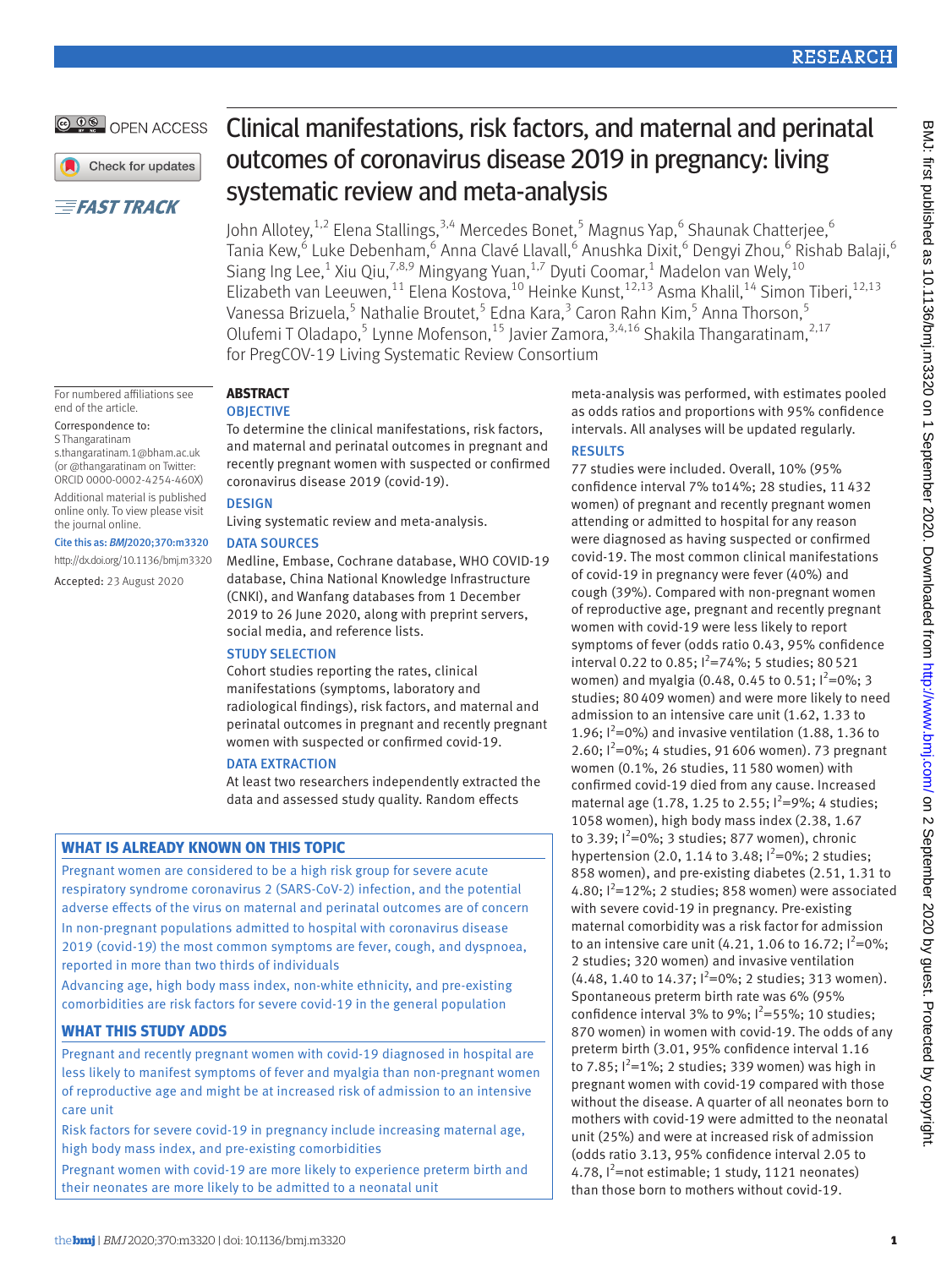#### **CONCLUSION**

Pregnant and recently pregnant women are less likely to manifest covid-19 related symptoms of fever and myalgia than non-pregnant women of reproductive age and are potentially more likely to need intensive care treatment for covid-19. Pre-existing comorbidities, high maternal age, and high body mass index seem to be risk factors for severe covid-19. Preterm birth rates are high in pregnant women with covid-19 than in pregnant women without the disease.

## Systematic review registration

PROSPERO CRD42020178076.

#### Readers' note

This article is a living systematic review that will be updated to reflect emerging evidence. Updates may occur for up to two years from the date of original publication.

## **Introduction**

Since the first report (December 2019) of the novel coronavirus disease 2019 (covid-19) caused by severe acute respiratory syndrome coronavirus 2 (SARS-CoV-2), the number of confirmed cases and associated mortality and morbidity have increased rapidly.<sup>1 2</sup> Pregnant women are considered a high risk group because of concerns about the effect of covid-19 on them during and after pregnancy, and on their neonates.<sup>3</sup> Quantification of the rates of covid-19, its risk factors, clinical manifestations, and outcomes is key to planning clinical maternal care and management in an evolving pandemic scenario.<sup>4</sup>

Publications on covid-19 in pregnancy have risen steeply through individual case reports, case series, observational studies, and systematic reviews. As of 26 June 2020, more than 86 reviews have been published in this area,<sup>5-10</sup> with a further 94 registered in PROSPERO.<sup>8 11</sup> The early reviews mostly included case reports and case series that were often inappropriately meta-analysed, leading to biased estimates.12 Subsequent reviews differed little from each other, often including similar primary studies, many with duplicate data. These reviews became quickly outdated as new evidence emerged. To date, no review has comprehensively evaluated the comparative data concerning pregnant and recently pregnant women and non-pregnant women with covid-19. Moreover, the sampling frames in primary studies have varied, ranging from universal SARS-CoV-2 testing for all pregnant women admitted to hospital<sup>13 14</sup> to symptom based testing.<sup>15 16</sup> Testing strategies have also differed within and between countries, with diagnosis in many early studies based on epidemiological risk assessment and clinical features without confirmed infection, which need to be considered in the analysis.<sup>17</sup> Limitations in the external and internal validity of studies make it challenging for guideline developers and policy makers to make evidence based recommendations for the management of pregnant and recently pregnant women with covid-19.

We began a living systematic review to determine the clinical manifestations of covid-19 in pregnant and recently pregnant women, identify the risk factors for complications, and quantify maternal and perinatal outcomes. This systematic review will be updated on a regular basis.

#### **Methods**

Our systematic review is based on a prospectively registered protocol (PROSPERO CRD42020178076; registered 22 April 2020)<sup>18</sup> to evaluate a series of research questions on covid-19 during and after pregnancy. We report our findings on the rates, clinical manifestations, risk factors, and maternal and perinatal outcomes in women with covid-19 in line with the preferred reporting items for systematic reviews and meta-analyses (PRISMA) recommendations (see appendix 1). As more relevant data become available, we shall address the research questions in our published protocol. Each cycle of our living systematic review involves weekly search updates (rounds), with analysis performed every 2-4 weeks for our monthly reporting through a dedicated website, with early analysis if new definitive evidence emerges. We plan to regularly review the planned frequency of updates.

#### Literature search

We performed a systematic search of major databases: Medline, Embase, Cochrane database, WHO (World Health Organization) COVID-19 database, China National Knowledge Infrastructure (CNKI), and Wanfang databases from 1 December 2019 to 26 June 2020 for relevant studies on covid-19 in pregnant and recently pregnant women. To identify potential studies, we coordinated our search efforts with the Evidence for Policy and Practice Information and Co-ordinating Centre (EPPI-Centre), the WHO Library, and the Cochrane Gynaecology and Fertility group. Additional searches were conducted of preprint servers, blogs, websites that serve as repositories for covid-19 studies, social media, guidelines, and reference lists of included studies and unpublished data. We also searched the Living Overview of the Evidence (LOVE) platform from 11 to 26 June 2020.<sup>19</sup> We contacted established groups that were coordinating or conducting surveillance and studies in pregnant women with covid-19, such as the WHO Maternal, Newborn, Child and Adolescent health (MNCAH) covid-19 research network and the International Network of Obstetric Survey Systems (INOSS) for information on published and upcoming data. No language restrictions were applied. Appendix 2 provides details of the search strategies and databases searched.

#### Study selection

Two reviewers independently selected studies using a two stage process: they first screened the titles and abstracts of studies and then assessed the full text of the selected studies in detail for eligibility. A total of eight reviewers contributed to study selection.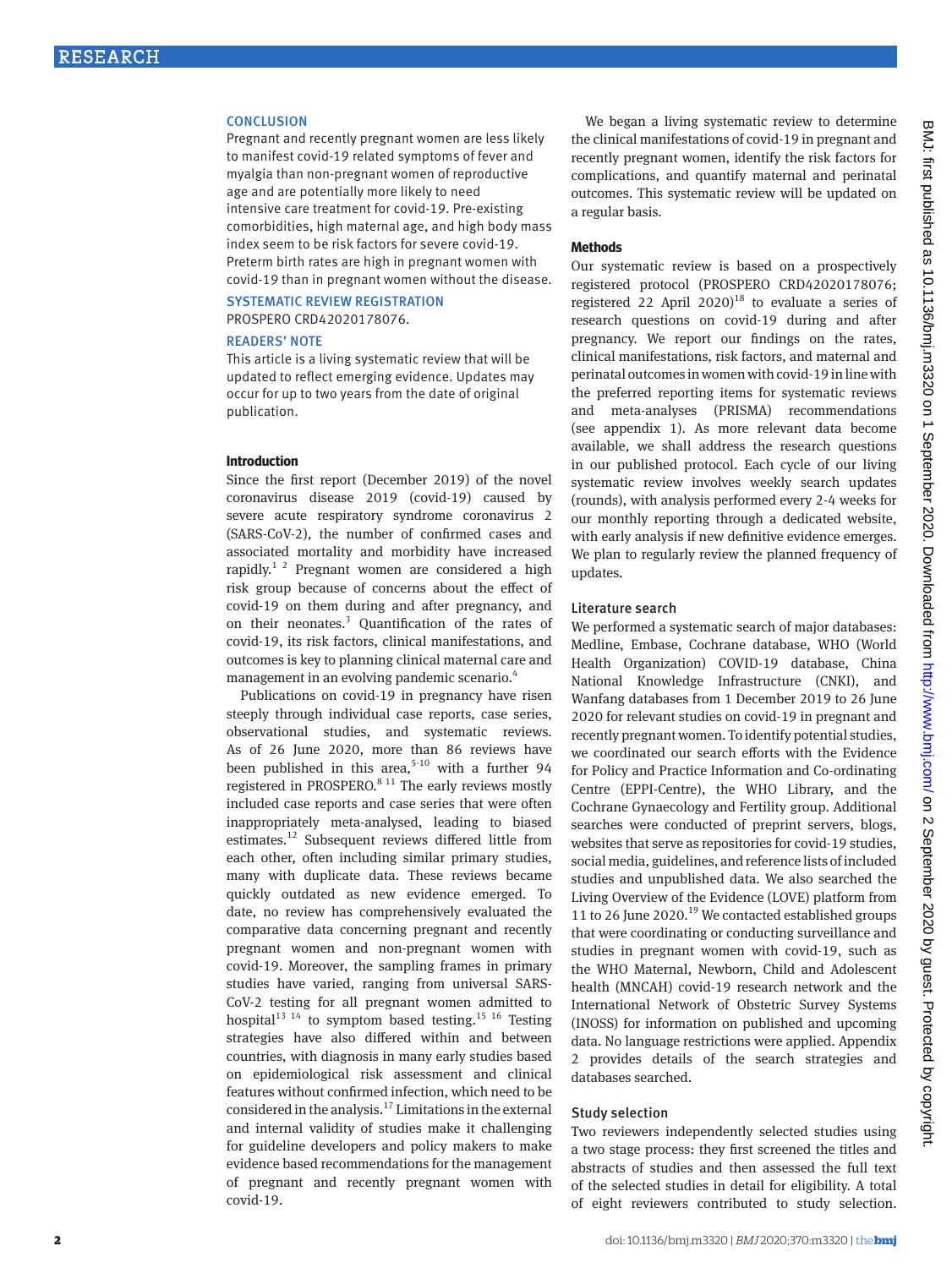Disagreements were resolved through discussion with a third reviewer (ST or JA). We excluded studies if the duplicate data for all outcomes of interest were published elsewhere, as reported by the study authors, or when the characteristics of the mother or neonate matched the setting, characteristics, and duration of another study. When we suspected an overlap of data between studies, the study that provided comparative data was included. When there was uncertainty about duplicate data, we contacted the authors of primary studies.

We defined women as having confirmed covid-19 if they had laboratory confirmation of covid-19 infection irrespective of clinical signs and symptoms.<sup>20</sup> Women with a diagnosis based only on clinical or radiological findings were defined as having suspected covid-19. The recently pregnant group comprised women in the postpartum and post-abortion period. We included studies that compared covid-19 rates, clinical manifestations (symptoms, laboratory and radiological results), risk factors, and associated mortality and morbidity between pregnant and recently pregnant and non-pregnant women of reproductive age, and those that compared maternal and perinatal outcomes in pregnant women with and without covid-19. Studies on non-comparative cohorts with a minimum of 10 participants were included if they reported on the rates and clinical manifestations of covid-19 and relevant outcomes in pregnant and recently pregnant women. We defined cohort studies as those that sampled participants on the basis of exposure, followed-up participants over time, and ascertained the outcomes.<sup>21</sup> The PROSPERO protocol provides a full list of the risk factors, clinical features, and outcomes evaluated.<sup>18</sup>

The sampling frames for detecting covid-19 included universal screening and testing, when all women were assessed for covid-19 using reverse transcriptase polymerase chain reaction (RT-PCR) for SARS-CoV-2 or chest computed tomography; risk based testing on the basis of epidemiological history and clinical manifestations by National Health Commission of China (NHCC) guidelines<sup>17</sup>; and symptom based when testing was performed on women with symptoms and those with a history of contact with affected individuals. We defined the population as being selected when only specific groups of women were included, such as those undergoing caesarean section or in the third trimester. We categorised studies as a high risk group if only women with any pre-existing medical or obstetric risk factors were included, low risk if women did not have any risk factors, and any risk if all women were included.

#### Study quality assessment and data extraction

The quality of the comparative cohort studies was assessed for selection, comparability, and outcome ascertainment bias using the Newcastle Ottawa scale.<sup>22</sup> Studies achieving four stars for selection, two for comparability, and three for ascertainment of the outcome were considered to have a low risk of bias.

Studies achieving two or three stars for selection, one for comparability, and two for outcome ascertainment were considered to have a medium risk of bias, and any study achieving one star for selection or outcome ascertainment, or zero for any of the three domains, was regarded as having a high risk of bias. We assessed the quality of studies reporting on the prevalence of clinical manifestations or outcomes for internal and external validity using an existing tool.<sup>23</sup> The following were considered as low risk of bias for external validity: representative of national population for relevant variables (population), representative of target population (sampling frame), random selection (selection bias), and more than 75% response rate in individuals with and without the outcome (non-response bias). $23$  Two independent reviewers extracted data using a pre-piloted form.

#### Statistical analysis

We pooled the comparative dichotomous data using random effects meta-analysis and summarised the findings as odds ratios with 95% confidence intervals. To combine comparative continuous data with dichotomous data we transformed standardised mean differences to logarithm odds ratios, assuming a normal underlying distribution.<sup>24</sup> We pooled the dichotomous non-comparative data for rates of clinical manifestations and maternal and perinatal outcomes as proportions with 95% confidence intervals using Dersimonian and Laird random effects meta-analysis after transforming data using Freeman-Tukey double arcsin transformation. Heterogeneity was reported as  $I^2$  statistics. We undertook subgroup analysis by country status (high versus low and middle income), sampling frame (universal, risk based, and symptom based testing, including not reported), and risk status of women in the studies (high, low, any). Sensitivity analysis was performed by restricting the analysis to women with confirmed covid-19, study quality (high, low), and population (unselected, selected). All analyses were done with Stata (version 16).

#### Patient and public involvement

The study was supported by Katie's Team, a dedicated patients and public involvement group in Women's Health. The team was involved in the conduct, interpretation, and reporting of this living systematic review through participation in virtual meetings.

## **Results**

After removing duplicates from 49684 citations, 20625 unique citations were identified and 77 cohort studies (55 comparative, 22 non-comparative) were included in the systematic review (fig 1).

#### Characteristics of included studies

Of the 77 studies, 26 (34%) were from the United States, 24 from China (31%), seven from Italy, six from Spain, three each from the United Kingdom and France, and one each from Belgium, Brazil, Denmark, Israel, Japan,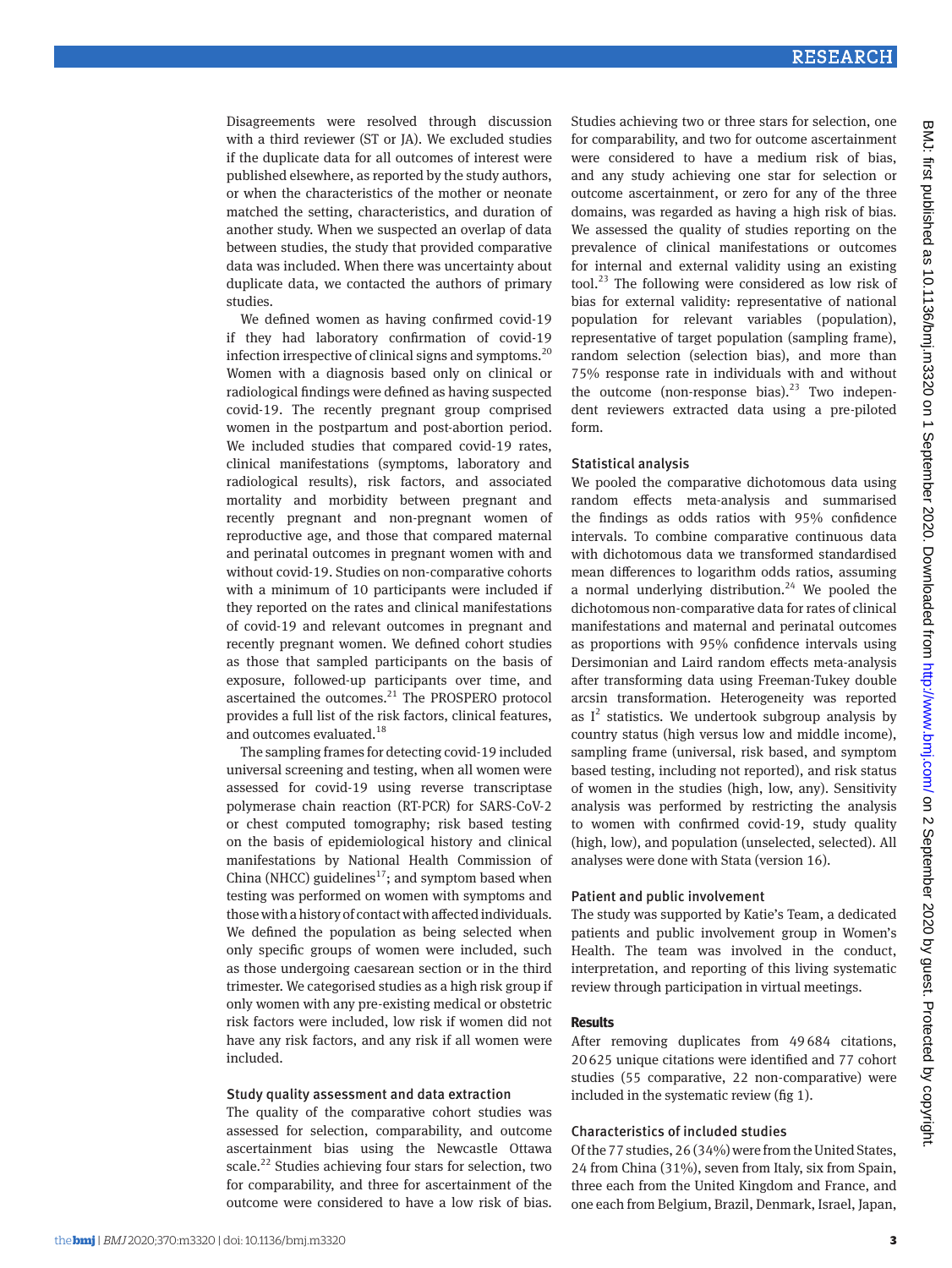

Fig 1 | Study selection process. \*Twitter, national reports, blog by J Thornton, ObG Project, COVID-19 and Pregnancy Cases, [www.obgproject.com/2020/04/07/covid-19-research-watch-with-dr-jim-thornton/](https://www.obgproject.com/2020/04/07/covid-19-research-watch-with-dr-jim-thornton/) (accessed 12 May 2020); EPPI-Centre, COVID-19: a living systematic map of evidence, [http://eppi.ioe.ac.uk/cms/Projects/](http://eppi.ioe.ac.uk/cms/Projects/DepartmentofHealthandSocialCare/Publishedreviews/COVID-19Livingsystematicmapoftheevidence/tabid/3765/Default.aspx) [DepartmentofHealthandSocialCare/Publishedreviews/COVID-19Livingsystematicmapoftheevidence/tabid/3765/](http://eppi.ioe.ac.uk/cms/Projects/DepartmentofHealthandSocialCare/Publishedreviews/COVID-19Livingsystematicmapoftheevidence/tabid/3765/Default.aspx) [Default.aspx](http://eppi.ioe.ac.uk/cms/Projects/DepartmentofHealthandSocialCare/Publishedreviews/COVID-19Livingsystematicmapoftheevidence/tabid/3765/Default.aspx) (accessed 12 May 2020); Norwegian Institute of Public Health, NIPH systematic and living map on COVID-19 evidence, [www.nornesk.no/forskningskart/NIPH\\_mainMap.html](https://www.nornesk.no/forskningskart/NIPH_mainMap.html) (accessed 19 May 2020); Johns Hopkins University Center for Humanitarian Health; COVID-19, Maternal and Child Health, Nutrition, [http://](http://hopkinshumanitarianhealth.org/empower/advocacy/covid-19/covid-19-children-and-nutrition/) [hopkinshumanitarianhealth.org/empower/advocacy/covid-19/covid-19-children-and-nutrition/](http://hopkinshumanitarianhealth.org/empower/advocacy/covid-19/covid-19-children-and-nutrition/) (accessed 2 June 2020); ResearchGate, COVID-19 research community, [www.researchgate.net/community/COVID-19](https://www.researchgate.net/community/COVID-19) (accessed 2 June 2020); and Living Overview of the Evidence, Coronavirus disease (COVID-19), [https://app.iloveevidence.com/](https://app.iloveevidence.com/loves/5e6fdb9669c00e4ac072701d?population=5d062d5fc80dd41e58ba8459) [loves/5e6fdb9669c00e4ac072701d?population=5d062d5fc80dd41e58ba8459](https://app.iloveevidence.com/loves/5e6fdb9669c00e4ac072701d?population=5d062d5fc80dd41e58ba8459) (accessed 16 June 2020)

Mexico, the Netherlands, and Portugal. All the studies tested respiratory samples using RT-PCR to confirm the presence of SARS-CoV-2; 23 studies additionally diagnosed covid-19 based on clinical suspicion. Eight studies (95247 women) compared pregnant populations with non-pregnant populations,  $25-32$ and four studies (2230 women) compared pregnant women with covid-19 versus pregnant women without covid-19. $33-36$  Forty cohort studies reported on clinical manifestations (13018 pregnant, 85084 non-pregnant women), $^{25\cdot32\cdot35\cdot66}$  45 studies reported on covid-19 related maternal outcomes (14094 pregnant, 85169 non-pregnant women),25-32 35-51 53-59 61-74 and 35 studies reported on pregnancy related maternal (6279 women) and perinatal outcomes (2557 neonates)13 25 27 29 30 32-41 43-47 49-50 54 55 57 59 61 62 64-67 69 70 75 (see appendix 3). The sampling frames included universal testing (29 studies), risk based NHCC guidelines (22 studies), and symptom based (19 studies) strategies. Eleven studies did not report the sampling strategy.

#### Quality of included studies

Overall, 67% (37/55) of the comparative cohort studies evaluated using the Newcastle Ottawa scale had an overall low risk of bias (see appendix 4a). Forty nine (89%) had a low risk of bias for study selection and six (11%) had a medium risk. The risk of bias for comparability of cohorts was low in nine of the studies (16%), medium in 45 (82%), and high in one (2%). For outcome assessment of the cohorts, 12 (22%) studies had a low risk of bias, 42 (76%) a medium risk, and one (2%) a high risk. Quality assessment of the prevalence studies for external validity showed a low risk of bias for representativeness in 13% (10/76) of the studies, sampling in 26% (20/76), selection in 74% (56/76), and non-response in 96% (73/76). For internal validity, there was low risk of bias for data collection in 95%  $(72/76)$  of the studies, case definition in 36%  $(27/76)$ , measurement in 99% (75/76), differential verification in 86% (65/76), adequate follow-up in 22% (17/76), and appropriate numerator and denominator in 83% (63/76) (see appendix 4b).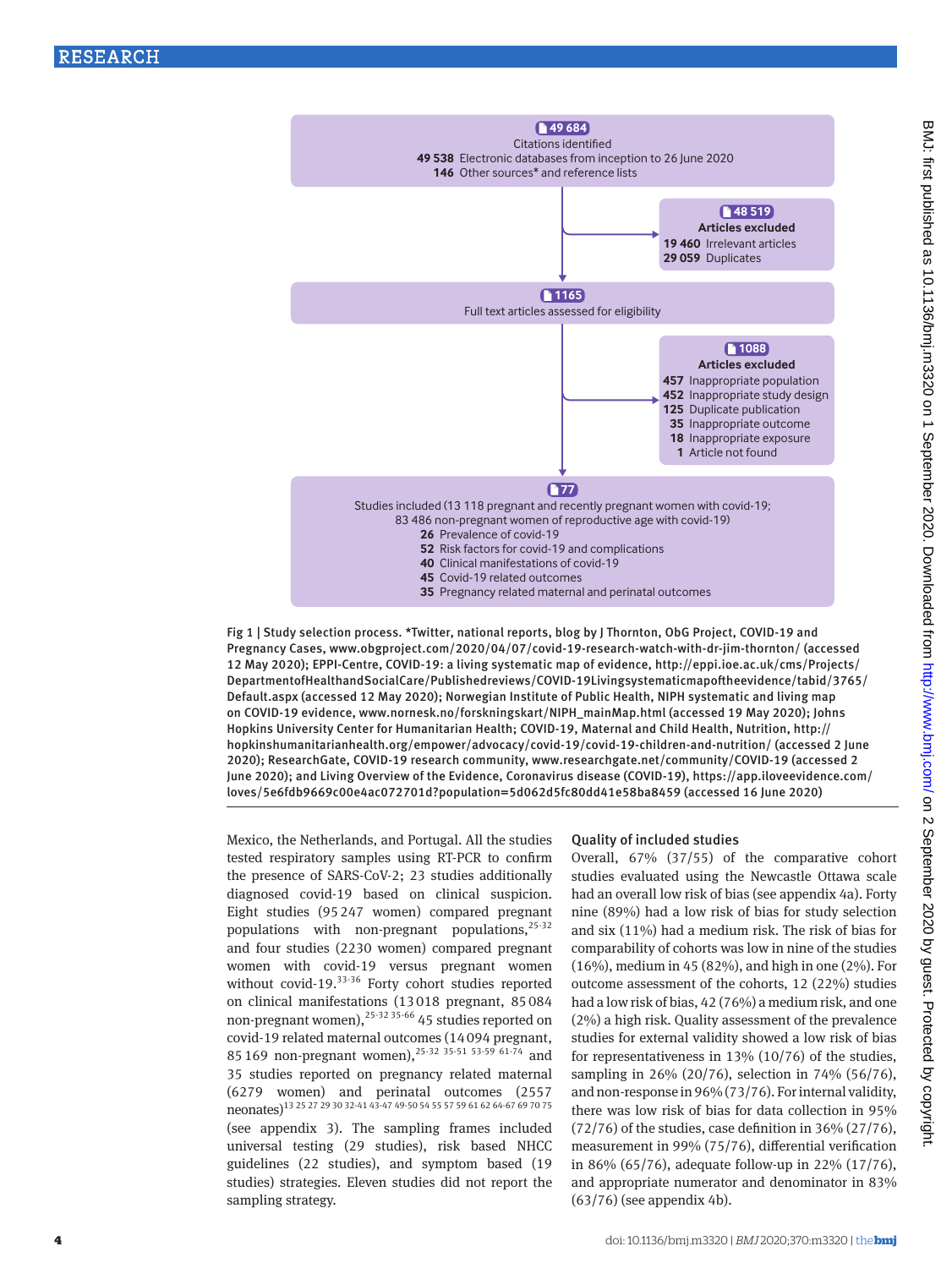## Rates of covid-19 in pregnant and recently pregnant women

The overall rate of covid-19 diagnosis in pregnant and recently pregnant women attending or admitted to hospital for any reason was 10% (95% confidence interval 7% to 14%; 26 studies, 11432 women; fig 2). Rates varied by sampling strategy: of the women sampled by universal screening, 7% (4% to 10%; 18 studies, 6247 women) were diagnosed as having covid-19 compared with 18% (10% to 28%; 8 studies, 4928 women) of women sampled on the basis of symptoms. All studies with a prevalence rate for covid-19 greater than 15% were from the US, except for one study, which was from France.<sup>76</sup> One in 20 asymptomatic mothers (5%, 2% to 9%; 11 studies)

attending or admitted to hospital had a diagnosis of covid-19 (see appendix 5a). Three quarters (74%, 51% to 93%; 11 studies) of the 162 pregnant women with covid-19 in the universal screening population were asymptomatic (see appendix 5b). Based on data from a small number of studies, a diagnosis of covid-19 in pregnancy was associated with maternal obesity (odds ratio 1.75, 95% confidence interval 1.34 to 2.30; 1 study, 1080 women), pre-existing comorbidities (1.64, 1.25 to 2.13; 1 study, 1121 women), asthma (1.71, 1.03 to 2.84; 2 studies, 1250 women), history of covid-19 in the support person (44.56, 14.90 to 133.28; 1 study, 199 women), and gestational diabetes (2.42, 1.55 to 3.79; 1 study, 1121 women) (see appendix 6a).

| Study                                    | Round          | Events/<br>No in group | Rate<br>(95% CI) | Rate<br>(95% <sub>C</sub> )        |
|------------------------------------------|----------------|------------------------|------------------|------------------------------------|
| Universal screening                      |                |                        |                  |                                    |
| Sutton 2020                              | 1              | 33/215                 |                  | 0.15 (0.11 to 0.21)                |
| Vintzileos 2020                          | 1              | 32/161                 |                  | 0.20(0.14 to 0.27)                 |
| Tassis 2020                              | $\overline{2}$ | 3/139                  |                  | 0.02 (0.01 to 0.06)                |
| Khalil 2020                              | $\overline{2}$ | 9/129                  |                  | $0.07$ (0.04 to 0.13)              |
| Gagliardi 2020                           | 3              | 3/533                  |                  | 0.01 (0.00 to 0.02)                |
| Nagvi 2020                               | 3              | 1/82                   |                  | 0.01 (0.00 to 0.07)                |
| Ceulemans 2020                           | 3              | 13/470                 |                  | $0.03$ (0.02 to 0.05)              |
| Miller 2020                              | 3              | 23/635                 | ٠                | 0.04 (0.02 to 0.05)                |
| Doria 2020                               | 3              | 12/103                 |                  | 0.12 (0.07 to 0.19)                |
| London 2020                              | 3              | 10/75                  |                  | 0.13 (0.07 to 0.23)                |
| Bianco 2020                              | 3              | 24/158                 |                  | $0.15(0.10 \text{ to } 0.22)$      |
| Goldfarb 2020                            | 4              | 20/757                 | ٠                | 0.03 (0.02 to 0.04)                |
| LaCourse 2020                            | 4              | 5/188                  |                  | 0.03(0.01 to 0.06)                 |
| Ochiai 2020                              | 4              | 2/52                   |                  | $0.04$ (0.01 to 0.13)              |
| Freiesleben 2020                         | 5              | 30/1055                | ٠                | $0.03$ (0.02 to 0.04)              |
| <b>Cosma 2020</b>                        | 5              | 23/225                 |                  | 0.10 (0.07 to 0.15)                |
| Crovetto 2020                            | 5              | 125/874                |                  | $0.14(0.12 \text{ to } 0.17)$      |
| Emeruwa 2020                             | 5              | 71/396                 |                  | 0.18 (0.14 to 0.22)                |
| Subtotal: P=0.00; l <sup>2</sup> =95.1%  |                |                        |                  | 0.07 (0.04 to 0.10)                |
| Symptom based screening                  |                |                        |                  |                                    |
| <b>Blitz 2020</b>                        | $\overline{2}$ | 82/2971                | ٠                | 0.03 (0.02 to 0.03)                |
| Campbell 2020                            | 3              | 30/770                 | $\blacklozenge$  | $0.04$ (0.03 to 0.06)              |
| Fox 2020                                 | 3              | 33/757                 |                  | $0.04$ (0.03 to 0.06)              |
| Qadri 2020                               | 3              | 16/192                 |                  | 0.08 (0.05 to 0.13)                |
| <b>Duffy 2020</b>                        | 3              | 15/37                  |                  | 0.41 (0.26 to 0.57)                |
| London 2020                              | 3              | 58/81                  |                  | 0.72 (0.61 to 0.80)                |
| LaCourse 2020                            | 4              | 8/42                   |                  | $0.19(0.10 \text{ to } 0.33)$      |
| Griffin 2020                             | 5              | 26/78                  |                  | 0.33 (0.24 to 0.44)                |
| Subtotal: P=0.00; l <sup>2</sup> =97.9%  |                |                        |                  | 0.18 (0.10 to 0.28)                |
| Not known                                |                |                        |                  |                                    |
| Cohen                                    | 5              | 88/194                 |                  | $0.45(0.39)$ to $0.52)$            |
| Overall: I <sup>2</sup> =96.99%, P=0.00; |                |                        |                  | 0.10 (0.07 to 0.14);               |
| estimated predictive interval            |                | 0                      |                  | $(0.00 \text{ to } 0.35)$<br>0.803 |

Fig 2 | Prevalence of severe acute respiratory syndrome coronavirus 2 in pregnant and recently pregnant women identified by various sampling strategies. Meta-analysis includes one study (Liao 2020) screened using National Health Commission China criteria with no events. Symptom based screening includes screening based on symptoms or history of contact with individuals with covid-19. Round number represents search strategy updates in the living systematic review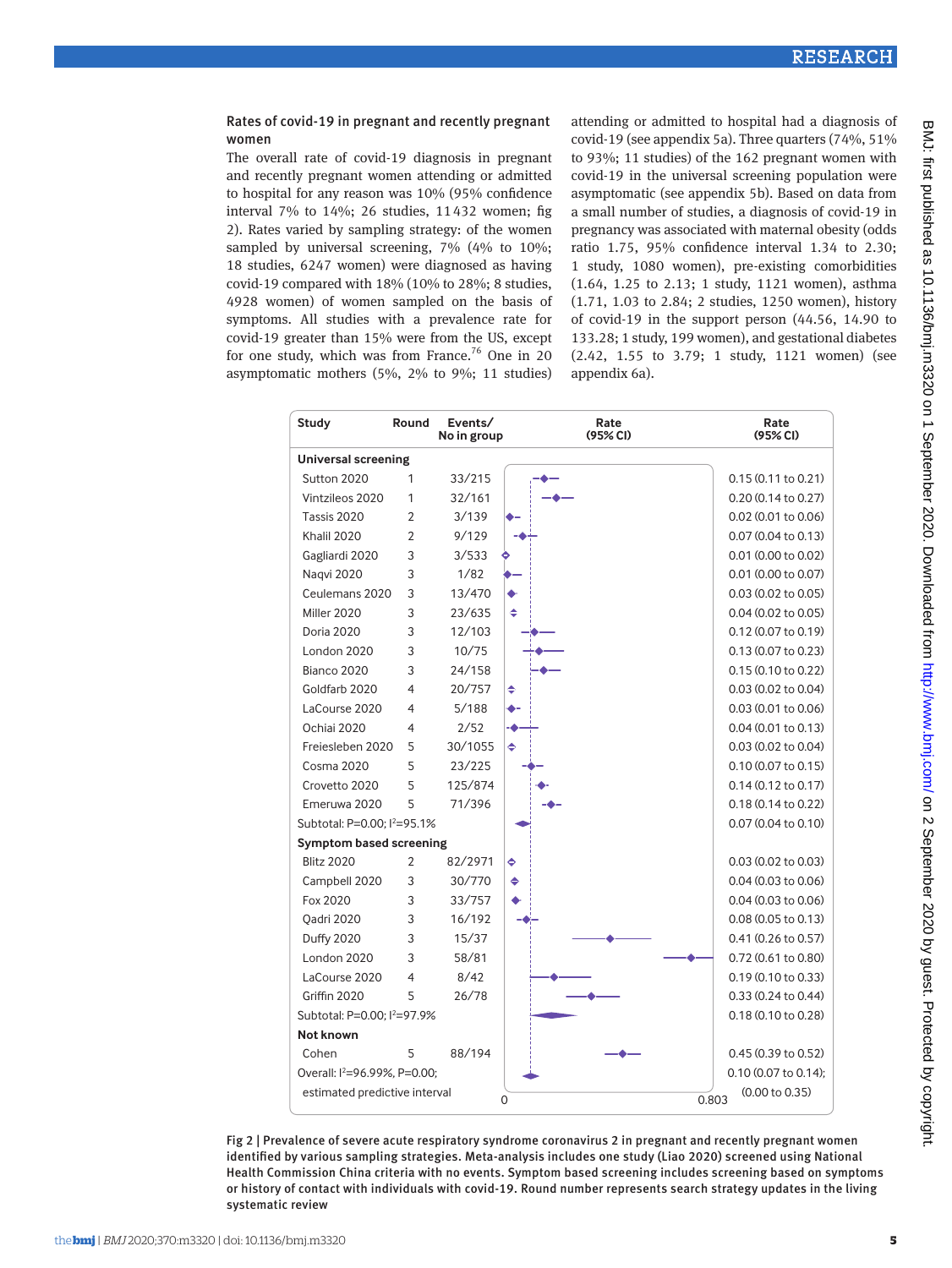# Clinical manifestations of covid-19 during pregnancy and after delivery

The most common symptoms reported by pregnant and recently pregnant women with suspected or confirmed covid-19 were fever (40%) and cough (39%); lymphopaenia (35%) and raised C reactive protein levels (49%) were the most common laboratory findings (fig 3). Compared with non-pregnant women of reproductive age with covid-19, pregnant and recently pregnant women with the disease were less likely to manifest symptoms of fever (0.43, 0.22 to 0.85; 5 studies, 80521 women) and myalgia (0.48, 0.45 to 0.51; 3 studies, 80409 women) (fig 4). A history of pre-existing diabetes was more often observed in pregnant women with covid-19 than in non-pregnant women with the disease (1.78, 1.03 to 3.05; 3 studies, 91595 women) (see appendix 6b). Sensitivity analysis restricted to various sampling frames showed lower estimates of fever, cough, and dyspnoea in the universal screening population and higher estimates in the symptom based population (see appendix 7). The rates of clinical manifestations were similar to the overall estimates when the analysis was restricted to only women with RT-PCR confirmed covid-19, unselected populations, and women with any risk (see appendix 7).

#### Outcomes related to covid-19 in pregnant and recently pregnant women

Overall, 73 pregnant women (26 studies, 11580 women) with confirmed covid-19 died from any cause (0.1%, 95% confidence interval 0.0% to 0.7%). Severe covid-19 was diagnosed in 13% (6% to 21%; 21 studies, 2271 women) of pregnant and recently pregnant women with suspected or confirmed covid-19; 4% (2% to 7%; 17 studies, 10901 women) of the pregnant women with covid-19 were admitted to an intensive care unit, 3% (1% to 5%; 13 studies, 10713 women) required invasive ventilation, and 0.4% (0.1% to 0.9%; 9 studies, 1935 women) required extracorporeal membrane oxygenation (fig 3). Appendix 8 provides the rates of complications by sampling strategy. Compared with non-pregnant women of reproductive age with covid-19, the odds of admission to the intensive care unit (1.62, 95% confidence interval 1.33 to 1.96) and need for invasive ventilation (1.88, 1.36 to 2.60) were higher in pregnant and recently pregnant women (four studies, 91606 women) (table 1). Maternal risk factors associated with severe covid-19 were increasing age (1.78, 1.25 to 2.55; 4 studies, 1058 women), high body mass index (2.38, 1.67 to 3.39; 3 studies, 877 women), chronic hypertension (2.0, 1.14 to 3.48; 2 studies, 858 women), and pre-existing diabetes (2.51, 1.31 to 4.80; 2 studies, 858 women) (fig 5). Pre-existing maternal comorbidity was associated with admission to an intensive care unit (4.21, 1.06 to 16.72; 2 studies, 320 women) and the need for invasive ventilation (4.48, 1.40 to 14.37; 2 studies, 313 women) (table 2).

# Maternal and perinatal outcomes in pregnant and recently pregnant women with covid-19

In pregnant and recently pregnant women with covid-19 the rate of overall preterm birth was 17% (95% confidence interval 13% to 21%; 30 studies, 1872 women) and of spontaneous preterm birth was 6% (3% to 9%; 10 studies, 870 women) (fig 3). In pregnant and recently pregnant women with covid-19 compared with pregnant and recently pregnant women without the disease, the odds of any preterm birth (3.0, 95% confidence interval 1.15 to 7.85; 2 studies, 339 women) were higher, but no differences were observed in other maternal outcomes (table 1). Eighteen stillbirths (27 studies; 2837 offspring) and six neonatal deaths (26 studies; 1728 neonates) occurred among pregnant and recently pregnant women with covid-19, resulting in negligible risks (fig 3). Overall, 25% (95% confidence interval 14% to 37%; 17 studies, 1348 women) of neonates born to women with covid-19 were admitted to the neonatal unit (fig 3), with a higher risk of admission (odds ratio 3.13, 95% confidence interval 2.05 to 4.78; 1 study, 1121 neonates) than those born to mothers without the disease in one study with historical controls. No differences were observed for other perinatal outcomes. Appendix 9 provides the rates of covid-19 related and pregnancy related outcomes for the individual studies.

# **Discussion**

In this living systematic review, we found that one in 10 pregnant or recently pregnant women who are attending or admitted to hospital for any reason are diagnosed as having suspected or confirmed covid-19, although the rates vary by sampling strategy. The covid-19 related symptoms of fever and myalgia manifest less often in pregnant and recently pregnant women than in nonpregnant women of reproductive age. Whereas testing for SARS-CoV-2 in non-pregnant women is based on symptoms or contact history, testing in pregnant women is usually done when they are in hospital for reasons that might not be related to covid-19. Pregnant or recently pregnant women with covid-19 seem to be at increased risk of requiring admission to an intensive care unit or invasive ventilation. Increased maternal age, high body mass index, and pre-existing comorbidities might be associated with severe disease. Pregnant women with covid-19 are at increased risk of delivering preterm and their babies being admitted to the neonatal unit. But overall rates of spontaneous preterm births are not high. Stillbirth and neonatal death rates are low in women with suspected or confirmed covid-19. All comparative findings are based on small numbers of studies, despite the large sample sizes. Substantial heterogeneity was observed in the estimates for rates of clinical manifestations and outcomes, which varied by sampling frames, participant selection, and risk status of the participants.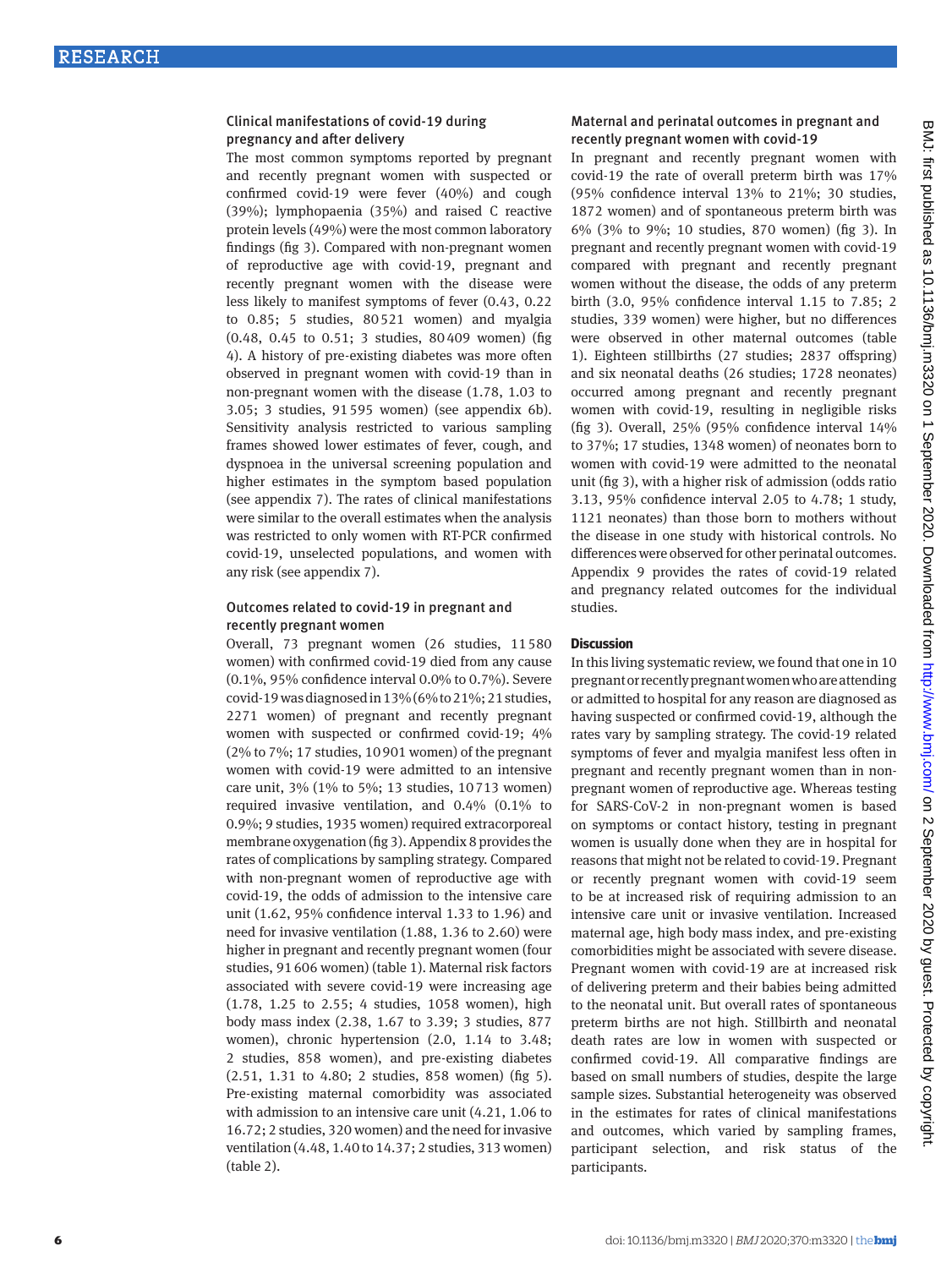| Study                                  |                | Studies Events/<br>No in group | Proportion<br>(95% C)                    | Proportion<br>(95% <sub>C</sub> )             | $I^2$ (%)<br>(P value) | Range           |
|----------------------------------------|----------------|--------------------------------|------------------------------------------|-----------------------------------------------|------------------------|-----------------|
| <b>Clinical manifestations</b>         |                |                                |                                          |                                               |                        |                 |
| Symptoms                               |                |                                |                                          |                                               |                        |                 |
| Fever                                  | 29             | 2733/8328                      |                                          | 0.40 (0.31 to 0.49)                           | 97.4 (0.00)            | $(0.11 - 0.73)$ |
| Cough                                  | 28             | 3432/8317                      |                                          | 0.39(0.31 to 0.47)                            | 96.8 (0.00)            | $(0.03 - 0.81)$ |
| Dyspnoea                               | 22             | 1928/8159                      |                                          | $0.19(0.13 \text{ to } 0.26)$                 | 96.2 (0.00)            | $(0.00 - 0.62)$ |
| Myalgia                                | 9              | 1411/6078                      |                                          | 0.10 (0.05 to 0.17)                           | 90.7 (0.00)            | $(0.00 - 0.25)$ |
| Ageusia                                | 3              | 24/310                         |                                          | 0.15 (0.00 to 0.41)                           | 93.6 (0.00)            | $(0.03 - 0.28)$ |
| Diarrhoea                              | 17             | 659/7525                       | ٠                                        | 0.07 (0.05 to 0.09)                           | 65.5 (0.00)            | $(0.00 - 0.18)$ |
| <b>Laboratory findings</b>             |                |                                |                                          |                                               |                        |                 |
| Raised white cell count                | 6              | 50/251                         |                                          | 0.27 (0.09 to 0.51)                           | 92.3 (0.00)            | $(0.03 - 0.52)$ |
| Lymphopaenia                           | 15             | 262/780                        |                                          | 0.35 (0.26 to 0.45)                           | 85.6 (0.00)            | $(0.09 - 0.90)$ |
| Thrombocytopaenia                      | $\overline{7}$ | 36/428                         |                                          | 0.08 (0.02 to 0.18)                           | 85.3 (0.00)            | $(0.01 - 0.35)$ |
| Abnormal liver function test results   | 9              | 51/491                         |                                          | 0.11 (0.05 to 0.18)                           | 74.1 (0.00)            | $(0.00 - 0.29)$ |
| Raised procalcitonin level             | 5              | 60/261                         |                                          | 0.21 (0.00 to 0.59)                           | 96.6 (0.00)            | $(0.00 - 0.97)$ |
| Raised C reactive protein level        | 7              | 174/426                        |                                          | 0.49 (0.36 to 0.63)                           | 86.2 (0.00)            | $(0.23 - 0.71)$ |
| <b>Radiological findings</b>           |                |                                |                                          |                                               |                        |                 |
| Ground glass appearance                | 10             | 246/387                        |                                          | 0.69 (0.41 to 0.91)                           | 96.5 (0.00)            | $(0.09 - 1.00)$ |
| Any abnormality on computed tomography | 20             | 599/1968                       |                                          | 0.65 (0.46 to 0.82)                           | 98.4 (0.00)            | $(0.02 - 1.00)$ |
| Maternal and perinatal outcomes        |                |                                |                                          |                                               |                        |                 |
| <b>Covid related outcomes</b>          |                |                                |                                          |                                               |                        |                 |
| All cause mortality                    | 26             | 73/11 580                      |                                          | 0.00 (0.00 to 0.01)                           | 80.2 (0.00)            | $(0.00 - 0.07)$ |
| Admission to intensive care unit       | 17             | 323/10 901                     | ٠                                        | 0.04 (0.02 to 0.07)                           | 93.6 (0.00)            | $(0.00 - 0.13)$ |
| Severe covid-19                        | 21             | 417/2271                       | $-$                                      | 0.13 (0.06 to 0.21)                           | 95.5 (0.00)            | $(0.00 - 1.00)$ |
| Invasive ventilation                   | 13             | 155/10713                      |                                          | 0.03 (0.01 to 0.05)                           | 93.5 (0.00)            | $(0.00 - 0.09)$ |
| <b>ECMO</b>                            | 9              | 16/1935                        |                                          | 0.00 (0.00 to 0.01)                           | 0.0(0.93)              | $(0.00 - 0.01)$ |
| Oxygen, cannula                        | 13             | 243/1281                       |                                          | 0.30 (0.14 to 0.48)                           | 97.1 (0.00)            | $(0.02 - 1.00)$ |
| <b>ARDS</b>                            | 6              | 270/1006                       |                                          | 0.09 (0.00 to 0.33)                           | 98.7 (0.00)            | $(0.00 - 0.51)$ |
| Pneumonia                              | 23             | 729/2577                       |                                          | 0.49 (0.35 to 0.63)                           | 97.9 (0.00)            | $(0.00 - 1.00)$ |
| Cardiac, liver, renal failure          | $\overline{7}$ | 7/737                          |                                          | 0.00 (0.00 to 0.01)                           | 10.6(0.35)             | $(0.00 - 0.13)$ |
| <b>Pregnancy related outcomes</b>      |                |                                |                                          |                                               |                        |                 |
| Preterm birth <37 weeks                | 30             | 386/1872                       |                                          | 0.17 (0.13 to 0.21)                           | 71.5 (0.00)            | $(0.00 - 0.59)$ |
| Spontaneous preterm birth              | 10             | 56/870                         |                                          | 0.06 (0.03 to 0.09)                           | 55.0 (0.02)            | $(0.02 - 0.31)$ |
| PPROM <37 weeks                        | 8              | 28/436                         | ٠                                        | 0.05 (0.03 to 0.08)                           | 0.0(0.66)              | $(0.03 - 0.17)$ |
| Caesarean section                      | 28             | 1060/1933                      |                                          | 0.65 (0.57 to 0.73)                           | 91.3 (0.00)            | $(0.33 - 1.00)$ |
| Vaginal delivery                       | 27             | 856/1916                       |                                          | 0.35 (0.27 to 0.43)                           | 91.4 (0.00)            | $(0.00 - 0.67)$ |
| Postpartum haemorrhage                 | 5              | 13/250                         |                                          | 0.03 (0.00 to 0.08)                           | 45.6 (0.14)            | $(0.01 - 0.09)$ |
| <b>Offspring outcomes</b>              |                |                                |                                          |                                               |                        |                 |
| Stillbirth                             | 27             | 18/2837                        |                                          | 0.00 (0.00 to 0.00)                           | 0.0(1.00)              | $(0.00 - 0.02)$ |
| Neonatal death                         | 26             | 6/1728                         |                                          | 0.00 (0.00 to 0.00)                           | 0.0(1.00)              | $(0.00 - 0.01)$ |
| Admission to neonatal unit             | 17             | 368/1348                       |                                          | 0.25 (0.14 to 0.37)                           | 94.9 (0.00)            | $(0.00-1.00)$   |
| Neonatal sepsis                        | 2              | 2/51                           |                                          | 0.04 (0.00 to 0.12) Not estimable (0.03-0.06) |                        |                 |
| Abnormal Apgar score                   | 14             | 11/500                         |                                          | 0.01 (0.00 to 0.02)                           | 0.0(0.64)              | $(0.00 - 0.06)$ |
| Fetal distress                         | 7              | 25/293                         |                                          | 0.08 (0.05 to 0.12)                           | 0.0(0.74)              | $(0.04 - 0.15)$ |
|                                        |                |                                | 0.4<br>0.6<br>$0.8\,$<br>0<br>0.2<br>1.0 |                                               |                        |                 |

Fig 3 | Rates of clinical manifestations of coronavirus disease (covid-19) in pregnant women and recently pregnant women with suspected or confirmed covid-19 and associated maternal and perinatal outcomes. ECMO=extracorporeal membrane oxygenation; ARDS=acute respiratory distress syndrome; PPROM=preterm premature rupture of membranes

#### Strengths and limitations of this review

In this unprecedented pandemic situation, where evidence is rapidly produced and published in various formats, our living systematic review underpinned by robust methods and continually updated at regular intervals is relevant for several reasons. Firstly, it addresses important research questions relevant to clinical decision making and policies. Secondly, uncertainties remain for key outcomes that require further evidence. Thirdly, the rapid turnover of evidence in various formats requires assessments of study quality and regular updating of the findings.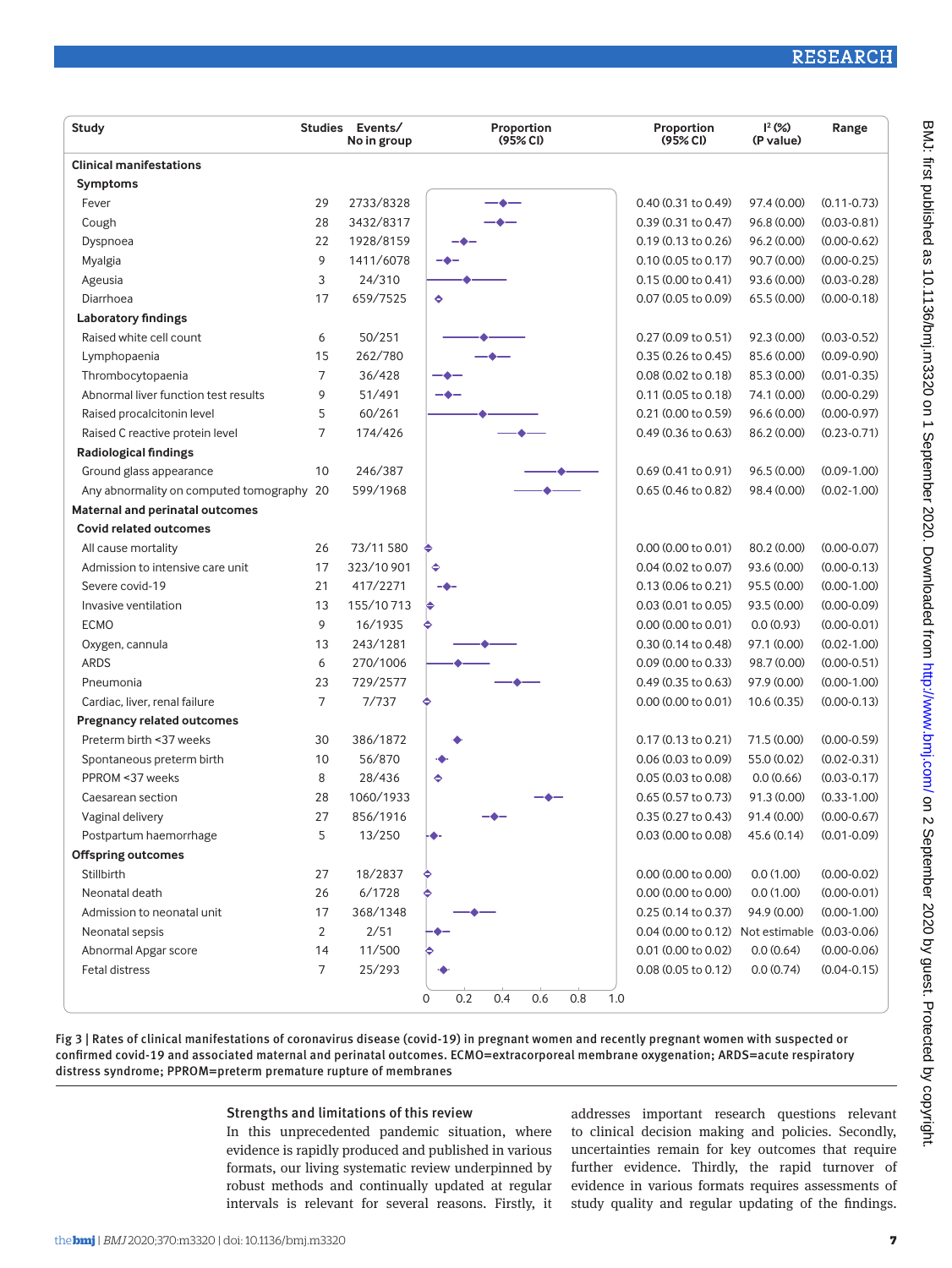| Symptoms                        | No of pregnant<br>No in group | No of non-pregnant<br>women with covid-19/ women with covid-19/<br>No in group | <b>Odds ratio</b><br>(95% CI)             | <b>Odds ratio</b><br>(95% CI) |
|---------------------------------|-------------------------------|--------------------------------------------------------------------------------|-------------------------------------------|-------------------------------|
| Any symptom                     |                               |                                                                                |                                           |                               |
| Cheng 2020                      | 22/31                         | 75/80                                                                          |                                           | 0.16 (0.05 to 0.54)           |
| <b>Wei 2020</b>                 | 15/17                         | 24/26                                                                          |                                           | 0.62 (0.08 to 4.92)           |
| <b>Wang 2020</b>                | 22/30                         | 42/42                                                                          |                                           | 0.03 (0.00 to 0.56)           |
| Ellington 2020                  | 5199/5355                     | 72 549/74 877                                                                  |                                           | 1.07 (0.91 to 1.26)           |
| Subtotal: $I^2 = 80.3\%$        | 5258/5433                     | 72 690/75 025                                                                  |                                           | 0.33 (0.08 to 1.41)           |
| Fever                           |                               |                                                                                |                                           |                               |
| Liu 2020                        | 8/21                          | 14/19                                                                          |                                           | 0.22 (0.06 to 0.85)           |
| <b>Yin 2020</b>                 | 17/31                         | 30/35                                                                          |                                           | $0.20(0.06 \text{ to } 0.66)$ |
| Cheng 2020                      | 15/31                         | 49/80                                                                          |                                           | 0.59 (0.26 to 1.37)           |
| <b>Wang 2020</b>                | 11/30                         | 28/42                                                                          |                                           | 0.29 (0.11 to 0.77)           |
| Ellington 2020                  | 1190/5355                     | 18 474/74 877                                                                  |                                           | 0.87 (0.82 to 0.93)           |
| Subtotal: $1^{2}=73.9\%$        | 1241/5468                     | 18 595/75 053                                                                  |                                           | 0.43 (0.22 to 0.85)           |
| Cough                           |                               |                                                                                |                                           |                               |
| Liu 2020                        | 6/21                          | 8/19                                                                           |                                           | 0.55 (0.15 to 2.05)           |
| <b>Yin 2020</b>                 | 15/31                         | 16/35                                                                          |                                           | 1.11 (0.42 to 2.93)           |
| Cheng 2020                      | 14/31                         | 48/80                                                                          |                                           | 0.55 (0.24 to 1.27)           |
| <b>Wang 2020</b>                | 5/30                          | 21/42                                                                          |                                           | 0.20 (0.06 to 0.62)           |
| Ellington 2020                  | 1799/5355                     | 23 554/74 877                                                                  |                                           | 1.10 (1.04 to 1.17)           |
| Subtotal: $1^2=67.6%$           | 1839/5468                     | 23 647/75 053                                                                  |                                           | 0.67 (0.37 to 1.23)           |
| Dyspnoea                        |                               |                                                                                |                                           |                               |
| Liu 2020                        | 1/21                          | 1/19                                                                           |                                           | 0.90 (0.05 to 15.47)          |
| <b>Yin 2020</b>                 | 8/31                          | 9/35                                                                           |                                           | 1.00 (0.33 to 3.03)           |
| Cheng 2020                      | 5/31                          | 30/80                                                                          |                                           | 0.32 (0.11 to 0.92)           |
| <b>Wang 2020</b>                | 1/27                          | 4/45                                                                           |                                           | 0.39 (0.04 to 3.72)           |
| Ellington 2020                  | 1045/5355                     | 13 292/74 877                                                                  |                                           | 1.12 (1.05 to 1.20)           |
| Subtotal: $I^2 = 36.0\%$        | 1060/5465                     | 13 336/75 056                                                                  |                                           | 0.82 (0.47 to 1.43)           |
| <b>Myalgia</b>                  |                               |                                                                                |                                           |                               |
| <b>Yin 2020</b>                 | 3/31                          | 6/35                                                                           |                                           | 0.52 (0.12 to 2.27)           |
| Cheng 2020                      | 1/31                          | 8/80                                                                           |                                           | 0.30 (0.04 to 2.50)           |
| Ellington 2020                  | 1323/8207                     | 20726/72025                                                                    |                                           | 0.48 (0.45 to 0.51)           |
| Subtotal: I <sup>2</sup> =73.9% | 1327/8269                     | 20 740/72 140                                                                  |                                           | 0.48 (0.45 to 0.51)           |
|                                 |                               | 0.01                                                                           | $0.25$ $0.5$<br>$\overline{2}$<br>10<br>1 | 100                           |

Note: Weights are from random effects analysis

Fig 4 | Clinical manifestations of coronavirus disease (covid-19) in pregnant and recently pregnant women compared with non-pregnant women of reproductive age with covid-19

> Finally, our living systematic review will produce a strong evidence base for living guidelines on covid-19 and pregnancy.

> We undertook a comprehensive search and coordinated our efforts with key organisations and research groups, such as WHO, the Cochrane Centre, and EPPI-Centre. To minimise risk of bias we restricted our metaanalysis to cohort studies, and we reported the quality of the included studies. By contacting the authors and obtaining reports not published in PubMed, we minimised the risk of missing relevant studies. Our systematic review has a large sample size and it is continuously increasing. Our living meta-analyses framework will enable us to rapidly update the findings as new data emerge. We undertook extensive work to ensure that duplicate data are not included. Our various

comparative analyses allowed us to comprehensively assess the association between pregnancy and covid-19 related outcomes, covid-19 and pregnancy outcomes, risk factors for SARS-CoV-2 infection, and complications. Our review helps to understand the variations in estimates through sensitivity analyses by sampling strategies, population characteristics, and risk factors, and it provides confidence in the rates of reported outcomes.

Our systematic review also has limitations. The primary studies used varied sampling frames to identify women with covid-19, comprised women with suspected and confirmed covid-19, and primarily reported on pregnant women who required visits to hospital, including for childbirth, thereby affecting the generalisability of the estimates. Although our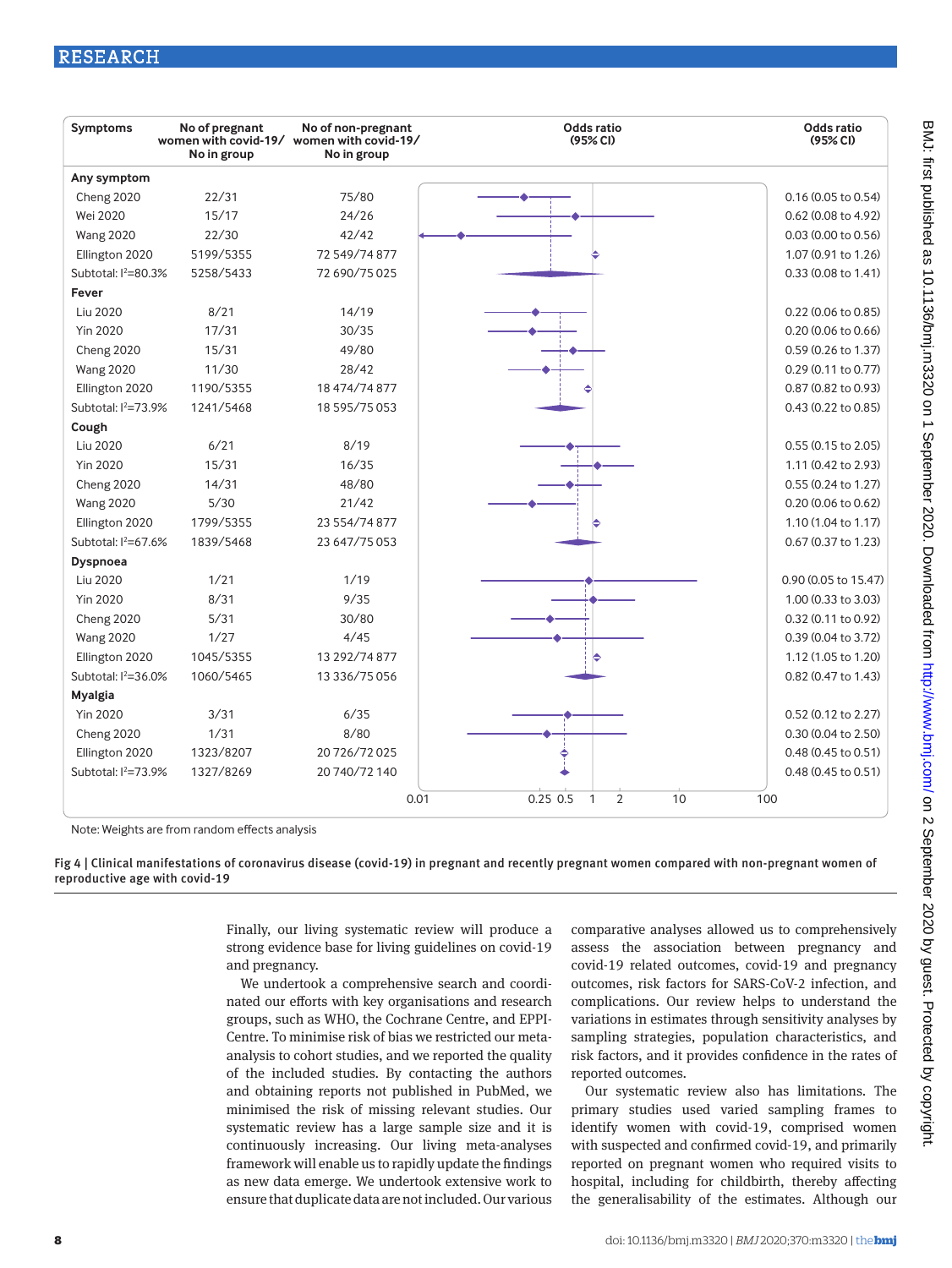| Table 1   Outcomes in pregnant and recently pregnant women with coronavirus disease 2019 (covid-19) |                |                                               |                  |                               |           |  |  |
|-----------------------------------------------------------------------------------------------------|----------------|-----------------------------------------------|------------------|-------------------------------|-----------|--|--|
|                                                                                                     |                | Women (No with event/No in group (%))         |                  |                               |           |  |  |
| <b>Outcomes</b>                                                                                     | No of studies  | Pregnant women with covid-19 Comparison group |                  | Odds ratio (95% CI)           | $I^2$ (%) |  |  |
| Comparison group: non-pregnant women of reproductive age with covid-19                              |                |                                               |                  |                               |           |  |  |
| All cause mortality                                                                                 |                | 16/8282(0.2)                                  | 208/83 327 (0.2) | $0.81$ (0.49 to 1.33)         | $\circ$   |  |  |
| ICU admission                                                                                       | 4              | 121/8276 (1.5)                                | 758/83330 (0.9)  | $1.62$ (1.33 to 1.96)         | $\circ$   |  |  |
| Invasive ventilation                                                                                | 4              | 43/8276 (0.5)                                 | 226/83330 (0.3)  | 1.88 (1.36 to 2.60)           | $\Omega$  |  |  |
| <b>ECMO</b>                                                                                         |                | 0/31(0)                                       | 0/80(0)          | 2.56 (0.05 to 131.60)         | <b>NE</b> |  |  |
| Oxygen through nasal cannula                                                                        |                | 8/48(16.7)                                    | 49/106 (46.2)    | $0.21$ (0.04 to 1.13)         | 65.7      |  |  |
| <b>ARDS</b>                                                                                         |                | 0/17(0)                                       | 0/26(0)          | 1.51 (0.03 to 79.93)          | <b>NE</b> |  |  |
| Major organ failure                                                                                 |                | 0/17(0)                                       | 0/26(0)          | 1.51 (0.03 to 79.93)          | <b>NE</b> |  |  |
| Comparison group: pregnant women without covid-19                                                   |                |                                               |                  |                               |           |  |  |
| Maternal outcomes:                                                                                  |                |                                               |                  |                               |           |  |  |
| All cause mortality                                                                                 | $1^{\star}$    | 5/427(1.2)                                    | 0/694(0)         | 18.08 (1.00 to 327.83)        | <b>NE</b> |  |  |
| ICU admission                                                                                       | $1*$           | 40/427(9.4)                                   | 1/694(0.1)       | 71.63 (9.81 to 523.06)        | <b>NF</b> |  |  |
| Preterm birth <37 weeks                                                                             | $\overline{2}$ | 7/44(15.9)                                    | 18/295(6.1)      | $3.01$ $(1.16$ to $7.85)$     | 0.9       |  |  |
| Caesarean section                                                                                   | $3*$           | 184/491 (37.5)                                | 577/1676 (34.4)  | 2.02 (0.67 to 6.10)           | 87.5      |  |  |
| Perinatal outcomes:                                                                                 |                |                                               |                  |                               |           |  |  |
| Stillbirth                                                                                          | $1*$           | 3/427(0.7)                                    | 2/694(0.3)       | 2.45 (0.41 to 14.71)          | <b>NE</b> |  |  |
| Neonatal death                                                                                      | $1*$           | 2/427(0.5)                                    | 1/694(0.1)       | 3.26 (0.30 to 36.07)          | <b>NE</b> |  |  |
| Admission to neonatal unit                                                                          | $1*$           | 64/427 (15.0)                                 | 37/694(5.3)      | $3.13(2.05 \text{ to } 4.79)$ | <b>NE</b> |  |  |
| Abnormal Apgar score at 5 minutes                                                                   |                | 0/30(0)                                       | 12/740(1.6)      | $0.96$ (0.06 to 16.51)        | <b>NE</b> |  |  |
| Fetal distress                                                                                      |                | 3/34(8.8)                                     | 12/242(5.0)      | 1.86 (0.50 to 6.94)           | <b>NE</b> |  |  |
|                                                                                                     |                |                                               |                  |                               |           |  |  |

ICU=intensive care unit; ECMO=extracorporeal membrane oxygenation; ARDS=acute respiratory distress syndrome; NE=not estimable.

The denominator is number of pregnancies for all outcomes.

\*Historical comparative cohort in UK Obstetric Surveillance System study.

sensitivity analyses aimed to tackle some of these problems, the numbers and sample sizes of the individual studies were too small to identify differences between the subgroups. The timing of assessment of the clinical manifestations of disease was generally not available. The definitions of symptoms, tests, and outcomes were heterogeneous. Furthermore, poor reporting of the criteria for caesarean section, admissions to the neonatal unit, and the causes of preterm birth, made it difficult to disentangle iatrogenic effect from the true impact of the disease. There is a paucity of comparative data to assess the risk of severe disease in pregnant women compared with non-pregnant women in similarly aged groups, and to compare pregnancy outcomes in women with and without covid-19. Not many studies reported outcomes by trimester for symptom onset, making it difficult to assess the rates of miscarriage and postpartum complications. For some outcomes, the findings were influenced by a single large study.<sup>26</sup> Many studies had to be excluded as we could not rule out potential overlap in the study populations.

#### Comparison with existing evidence

Alongside the spread of the pandemic, a shift has occurred in the types of studies published, with initial studies involving pregnant women from epidemic regions in China, followed by reports of large regional and national datasets from the US, UK, Netherlands, Spain, and, more recently, Latin American countries. The study design has also changed from initial small case series and case reports to large observational data, with recent studies also providing comparative data. The prevalence of covid-19 varied widely between studies, particularly when sampling was done based on symptoms or history of contact, highlighting the variations in criteria for testing. Moreover, the findings only relate to those women attending hospital for any reason. The true prevalence of covid-19 in pregnancy is likely to be lower when all pregnant women are included.

In the recent cohort study of all individuals admitted with covid-19 in the UK, the cluster of respiratory symptoms of cough, fever, and breathlessness were observed in more than two thirds of individuals, $^{77}$ similar to reported rates in the US and China.<sup>78-80</sup> But in our review, fewer pregnant and recently pregnant women with covid-19 manifested these symptoms than the non-pregnant population, indicating possible high rates of asymptomatic presentation in this population. This is likely because of the strategy of universal screening for covid-19 in pregnancy and the low thresholds for testing than in non-pregnancy. Despite the possibility of the above strategies detecting pregnant women with mild disease, we observed an increase in admissions to the intensive care unit and need for invasive ventilation compared with nonpregnant women of reproductive age with covid-19. The findings were mainly influenced by the recent large Centers for Disease Control and Prevention report from the US.<sup>26</sup> Pregnancy status was not ascertained in a large proportion of women of reproductive age in the CDC report that could affect the estimates. Furthermore, the outcomes for which the data were missing were considered to be absent in the report, thereby incurring bias. The pooled estimates for severe covid-19 and admission to an intensive care unit were, however, still relatively high in the non-comparative data, indicative of a potential high risk in pregnancy. This is supported by the recent analysis in a Swedish study suggesting a high risk of admission to an intensive care unit and invasive ventilation in pregnant women than non-pregnant women.<sup>81</sup>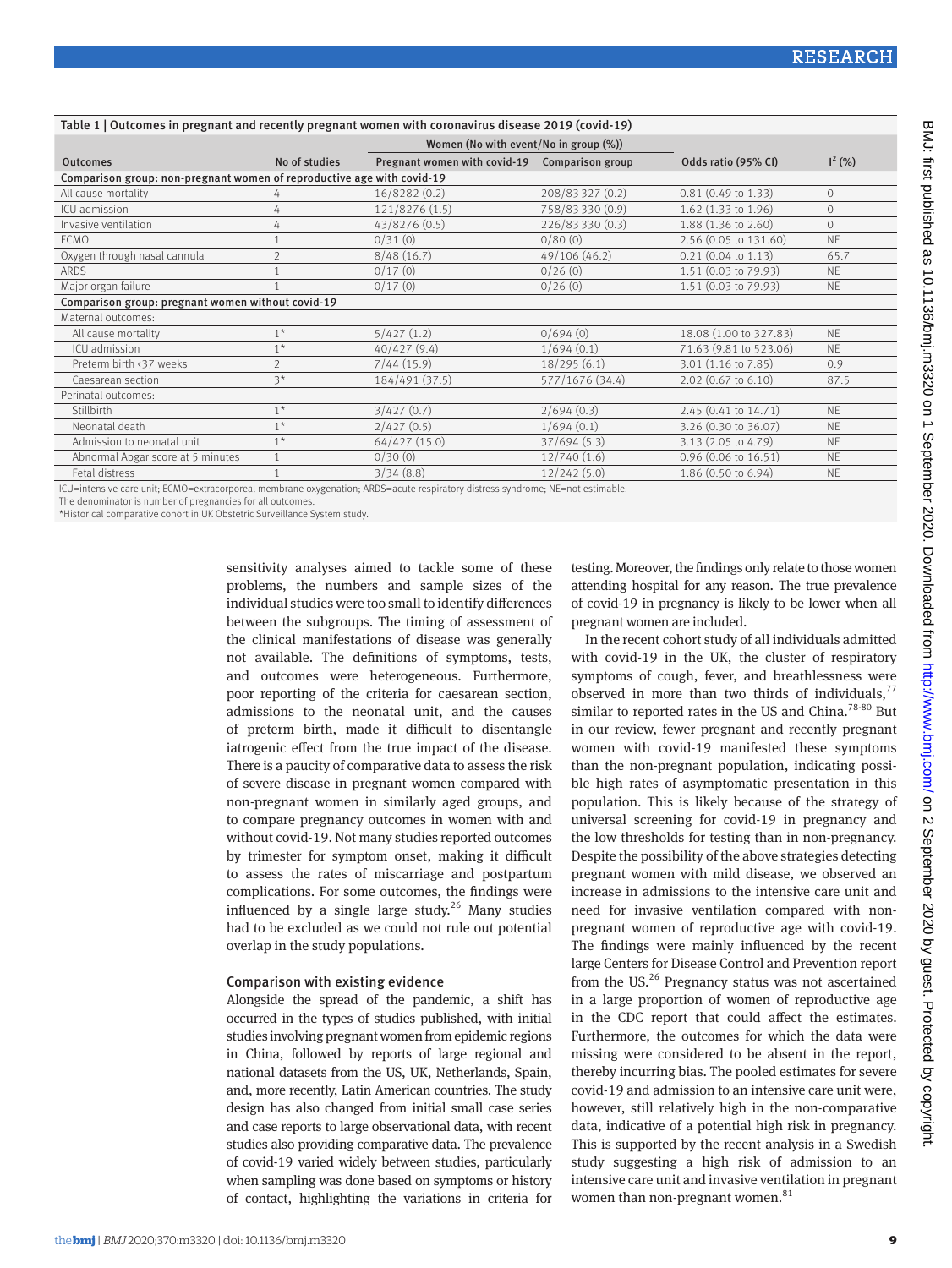| <b>Risk factors</b>           | No of pregnant women<br>with risk factor and severe<br>covid-19/No in group | No of pregnant women<br>with risk factor without<br>severe covid-19/No in group | Odds ratio<br>(95% <sub>C</sub> ) | Odds ratio<br>(95% CI) |
|-------------------------------|-----------------------------------------------------------------------------|---------------------------------------------------------------------------------|-----------------------------------|------------------------|
| Age*                          |                                                                             |                                                                                 |                                   |                        |
| Kayem 2020                    | 59/128                                                                      | 135/489                                                                         |                                   | 2.24 (1.50 to 3.35)    |
| Martinez-Perez 2020           | 2/4                                                                         | 39/78                                                                           |                                   | 1.00 (0.13 to 7.46)    |
| Khoury 2020                   | 22/75                                                                       | 43/166                                                                          |                                   | 1.19 (0.65 to 2.18)    |
| Chen 2020 (continuous age)    | n/9                                                                         | n/109                                                                           |                                   | 1.87 (0.55 to 6.42)    |
| Subtotal: I <sup>2</sup> =9%  | 83/216                                                                      | 219/842                                                                         |                                   | 1.78 (1.25 to 2.55)    |
| <b>Body mass index</b>        |                                                                             |                                                                                 |                                   |                        |
| Kayem 2020                    | 46/128                                                                      | 93/489                                                                          |                                   | 2.39 (1.56 to 3.66)    |
| Martinez-Perez 2020           | 1/4                                                                         | 18/78                                                                           |                                   | 1.11 (0.11 to 11.35)   |
| Khoury 2020                   | 43/62                                                                       | 55/116                                                                          |                                   | 2.51 (1.31 to 4.81)    |
| Wu 2020                       | 0/0                                                                         | 0/13                                                                            |                                   | Excluded               |
| Subtotal: I <sup>2</sup> =0%  | 90/194                                                                      | 166/696                                                                         |                                   | 2.38 (1.67 to 3.39)    |
| <b>Multiparity</b>            |                                                                             |                                                                                 |                                   |                        |
| <b>Chen 2020</b>              | 5/9                                                                         | 46/97                                                                           |                                   | 1.39 (0.35 to 5.47)    |
| Savasi 2020                   | 8/14                                                                        | 39/63                                                                           |                                   | 0.82 (0.25 to 2.66)    |
| Martinez-Perez 2020           | 3/4                                                                         | 53/78                                                                           |                                   | 1.42 (0.14 to 14.29)   |
| Subtotal: I <sup>2</sup> =0%  | 16/27                                                                       | 138/238                                                                         |                                   | 1.07 (0.46 to 2.46)    |
| <b>Third trimester</b>        |                                                                             |                                                                                 |                                   |                        |
| Yan 2020                      | 7/8                                                                         | 99/108                                                                          |                                   | 0.64 (0.07 to 5.76)    |
| Andrikopoulou 2020            | 22/34                                                                       | 94/124                                                                          |                                   | 0.59 (0.26 to 1.32)    |
| Subtotal: $I^2=0\%$           | 29/42                                                                       | 193/232                                                                         |                                   | 0.59 (0.28 to 1.27)    |
| Non-white                     |                                                                             |                                                                                 |                                   |                        |
| Savasi 2020                   | 6/14                                                                        | 18/63                                                                           |                                   | 1.88 (0.57 to 6.17)    |
| Khoury 2020                   | 54/65                                                                       | 143/156                                                                         |                                   | 0.45 (0.19 to 1.06)    |
| Subtotal: I <sup>2</sup> =73% | 60/79                                                                       | 161/219                                                                         |                                   | 0.86 (0.21 to 3.50)    |
| Any comorbidity               |                                                                             |                                                                                 |                                   |                        |
| Savasi 2020                   | 6/14                                                                        | 18/63                                                                           |                                   | 1.88 (0.57 to 6.17)    |
| Martinez-Perez 2020           | 1/4                                                                         | 25/78                                                                           |                                   | 0.71 (0.07 to 7.14)    |
| Subtotal: I <sup>2</sup> =0%  | 7/18                                                                        | 43/141                                                                          |                                   | 1.53 (0.53 to 4.41)    |
| <b>Chronic hypertension</b>   |                                                                             |                                                                                 |                                   |                        |
| Kayem 2020                    | 7/128                                                                       | 11/489                                                                          |                                   | 2.51 (0.95 to 6.62)    |
| Khoury 2020                   | 18/75                                                                       | 25/166                                                                          |                                   | 1.78 (0.90 to 3.51)    |
| Subtotal: $l^2=0%$            | 25/203                                                                      | 36/655                                                                          |                                   | 2.00 (1.14 to 3.48)    |
| <b>Pre-existing diabetes</b>  |                                                                             |                                                                                 |                                   |                        |
| Kayem 2020                    | 7/128                                                                       | 7/489                                                                           |                                   | 3.98 (1.37 to 11.57)   |
| Khoury 2020                   | 16/75                                                                       | 20/166                                                                          |                                   | 1.98 (0.96 to 4.08)    |
| Subtotal: l <sup>2</sup> =12% | 23/203                                                                      | 27/655                                                                          |                                   | 2.51 (1.31 to 4.80)    |
| Pre-eclampsia                 |                                                                             |                                                                                 |                                   |                        |
| Yan 2020                      | 1/8                                                                         | 3/108                                                                           |                                   | 5.00 (0.46 to 54.51)   |
| Martinez-Perez 2020           | 1/4                                                                         | 3/78                                                                            |                                   | 8.33 (0.66 to 105.71)  |
| Subtotal: $I^2=0\%$           | 2/12                                                                        | 6/186                                                                           |                                   | 6.35 (1.11 to 36.22)   |
| <b>Gestational diabetes</b>   |                                                                             |                                                                                 |                                   |                        |
| Andrikopoulou 2020            | 1/34                                                                        | 6/124                                                                           |                                   | 0.60 (0.07 to 5.13)    |
| Kayem 2020                    | 17/128                                                                      | 54/489                                                                          |                                   | 1.23 (0.69 to 2.21)    |
| Martinez-Perez 2020           | 0/4                                                                         | 1/78                                                                            |                                   | 5.74 (0.20 to 161.79)  |
| <b>Yan 2020</b>               | 0/0                                                                         | 9/116                                                                           |                                   | Excluded               |
| Subtotal: $l^2=0%$            | 18/166                                                                      | 70/807                                                                          |                                   | 1.23 (0.70 to 2.14)    |
|                               |                                                                             | 0.01                                                                            | $0.25$ 0.5 1<br>10<br>2           | 100                    |

BMJ: first published as 10.1136/bmj.m3320 on 1 September 2020. Downloaded from http://www.bmj.com/ on 2 September 2020 by guest. Protected by copyright. BMJ: first published as 10.1136/bmj.m3320 on 1 September 2020. Downloaded from <http://www.bmj.com/> on 2 September 2020 by guest. Protected by copyright.

Note: Weights are from random effects analysis

Fig 5 | Risk factors associated with severe coronavirus disease 2019 (covid-19) in pregnant and recently pregnant women. Symptom based screening: Savasi V, Kayem G; NHCC (National Health Commission China). Criteria based screening: Chen, Wu, Yan. All other studies used universal screening. Cut-off for age is 35 years or more, and for body mass index is 30 or more. \*Includes one study with continuous measurement of risk factor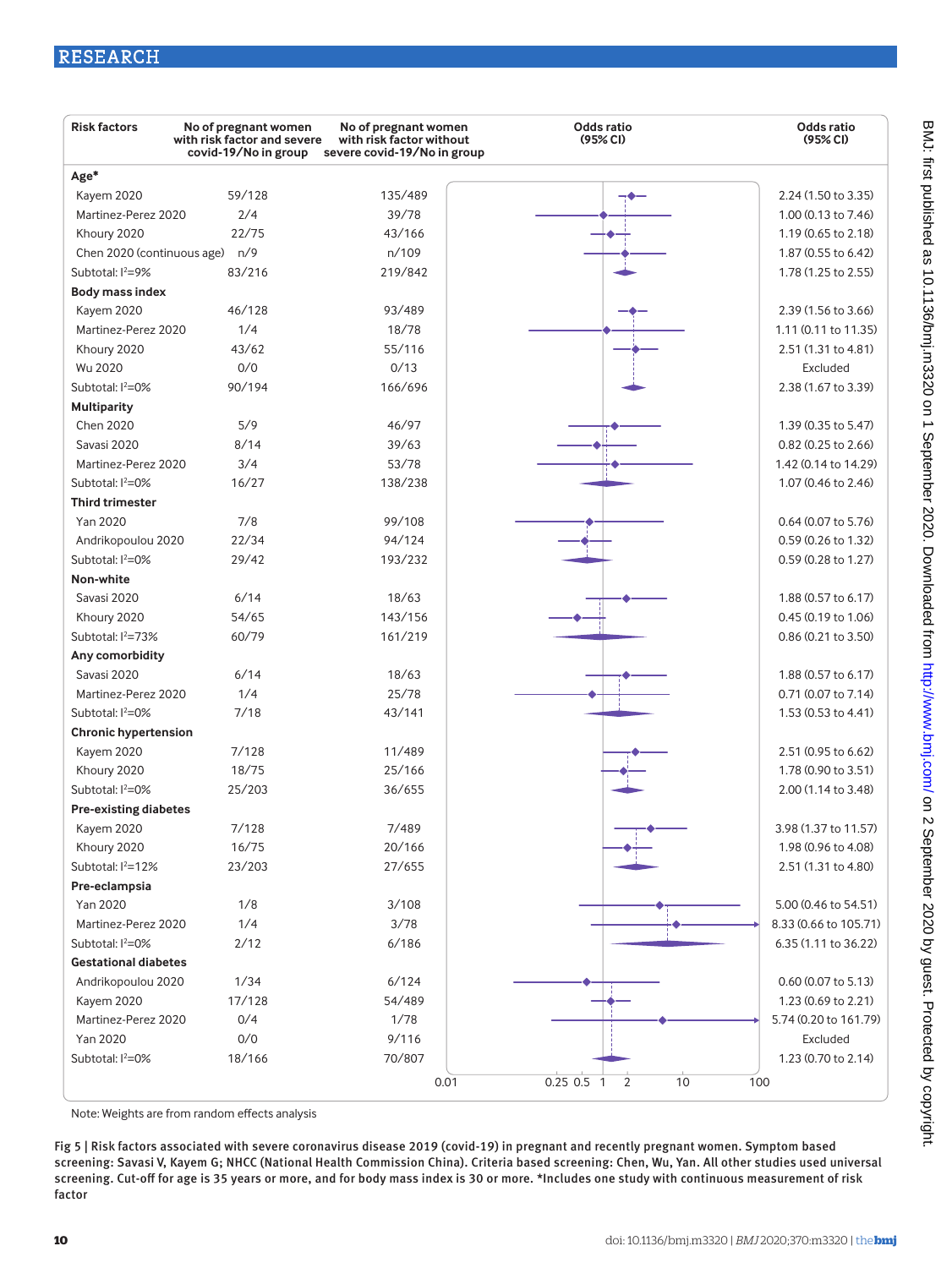| Maternal risk factors and | No of                   | <b>Total No</b> | Pregnant women (No with risk factor/No<br>in group (%)) |                        |                          |                |
|---------------------------|-------------------------|-----------------|---------------------------------------------------------|------------------------|--------------------------|----------------|
| outcomes                  | studies                 | of women        | With outcome                                            | <b>Without outcome</b> | Odds ratio (95% CI)      | $I^2$ (%)      |
| Age $\geq$ 35 years:      |                         |                 |                                                         |                        |                          |                |
| Severe disease            | 4                       | 1058            | $216*$                                                  | $842*$                 | 1.78 (1.25 to 2.55)      | 9              |
| ICU admission             | $\overline{2}$          | 260             | 8/87(9.2)                                               | 8/173(4.6)             | 2.44 (0.43 to 14.01)     | 63             |
| Invasive ventilation      | $\mathbf{1}$            | 178             | 3/65(4.6)                                               | 2/113(1.8)             | 2.69 (0.44 to 16.51)     | <b>NE</b>      |
| Maternal death            | $\mathbf{1}$            | 288             | 20/154(13.0)                                            | 16/134(11.9)           | 1.10 (0.55 to 2.22)      | <b>NE</b>      |
| Multiparity:              |                         |                 |                                                         |                        |                          |                |
| Severe disease            | 3                       | 265             | 16/154(10.4)                                            | 11/111(9.9)            | 1.07 (0.46 to 2.46)      | $\circ$        |
| ICU admission             | $\mathbf{1}$            | 42              | 4/22(18.2)                                              | 4/20(20.0)             | 0.89 (0.19 to 4.15)      | <b>NE</b>      |
| Body mass index ≥30:      |                         |                 |                                                         |                        |                          |                |
| Severe disease            | 3                       | 877             | 90/256 (35.2)                                           | 104/621(16.7)          | 2.38 (1.67 to 3.39)      | $\circ$        |
| ICU admission             | $\mathbf{1}$            | 142             | 3/22(13.6)                                              | 4/120(3.3)             | 4.58 (0.95 to 22.09)     | <b>NE</b>      |
| Invasive ventilation      | $\mathbf{1}$            | 135             | 5/21(23.8)                                              | 6/114(5.3)             | 5.63 (1.54 to 20.59)     | <b>NE</b>      |
| Maternal death            | $\overline{2}$          | 596             | 6/62(9.7)                                               | 37/534 (6.9)           | 2.57 (0.97 to 6.82)      | $\circ$        |
| Non-white ethnicity:      |                         |                 |                                                         |                        |                          |                |
| Severe disease            | $\overline{2}$          | 298             | 60/221(27.1)                                            | 19/77 (24.7)           | $0.86$ $(0.21$ to 3.50)  | 73             |
| ICU admission             | $\mathbf{1}$            | 42              | 5/20(25.0)                                              | 3/22(13.6)             | 2.11 (0.43 to 10.28)     | <b>NE</b>      |
| Maternal death            | $\overline{2}$          | 596             | 31/220 (14.1)                                           | 12/376(3.2)            | 2.40 (0.94 to 6.11)      | $\circ$        |
| Any comorbidity:          |                         |                 |                                                         |                        |                          |                |
| Severe disease            | $\mathbf{2}$            | 159             | 7/50(14.0)                                              | 11/109(10.1)           | 1.53 (0.53 to 4.41)      | $\Omega$       |
| ICU admission             | $\overline{2}$          | 320             | 4/37(10.8)                                              | 11/283(3.9)            | 4.21 (1.06 to 16.72)     | $\overline{0}$ |
| Invasive ventilation      | $\overline{2}$          | 313             | 6/36(16.7)                                              | 10/277(3.6)            | 4.48 (1.40 to 14.37)     | $\overline{0}$ |
| Chronic hypertension:     |                         |                 |                                                         |                        |                          |                |
| Severe disease            | $\overline{2}$          | 858             | 25/61(41.0)                                             | 178/797 (22.3)         | 2.0 (1.14 to 3.48)       | $\overline{O}$ |
| ICU admission             | $\mathbf{1}$            | 141             | 2/5(40.0)                                               | 5/136(3.7)             | 17.47 (2.37 to 129.02)   | <b>NE</b>      |
| Invasive ventilation      | $\mathbf{1}$            | 134             | 4/5(80.0)                                               | 7/129(5.4)             | 69.71 (6.85 to 709.34)   | <b>NE</b>      |
| Maternal death            | $\overline{2}$          | 596             | 5/29(17.2)                                              | 38/567 (6.7)           | 3.38 (1.17 to 9.75)      | 0              |
| Pre-existing diabetes:    |                         |                 |                                                         |                        |                          |                |
| Severe disease            | $\overline{2}$          | 858             | 23/50 (46.0)                                            | 180/808 (22.3)         | 2.51 (1.31 to 4.80)      | 12             |
| ICU admission             | $\overline{2}$          | 181             | 1/7(14.3)                                               | 14/174(8.0)            | 2.88 (0.44 to 18.96)     | $\circ$        |
| Invasive ventilation      | $\mathbf{1}$            | 132             | 1/6(16.7)                                               | 9/126(7.1)             | 2.60 (0.27 to 24.71)     | <b>NE</b>      |
| Maternal death            | $\overline{2}$          | 596             | 10/52(19.2)                                             | 33/544 (6.1)           | 6.63 (0.27 to 161.45)    | 91             |
| Asthma:                   |                         |                 |                                                         |                        |                          |                |
| Severe disease            | $\overline{\mathbf{3}}$ | 857             | 17/61(27.9)                                             | 149/796 (18.7)         | 1.86 (0.88 to 3.93)      | 22             |
| Maternal death            | $\overline{2}$          | 596             | 3/22(13.6)                                              | 40/574(7.0)            | 2.04 (0.61 to 6.85)      | $\circ$        |
| Smoking:                  |                         |                 |                                                         |                        |                          |                |
| Severe disease            | $\overline{\mathbf{3}}$ | 776             | 5/23(21.7)                                              | 141/753 (18.7)         | 1.67 (0.64 to 4.40)      | $\circ$        |
| ICU admission             | $\mathbf{1}$            | 42              | 1/2(50.0)                                               | 7/40(17.5)             | 4.71 (0.26 to 84.77)     | <b>NE</b>      |
| Maternal death            | $\mathbf{1}$            | 308             | 0/10(0)                                                 | 7/298(2.3)             | 1.85 (0.10 to 34.60)     | <b>NE</b>      |
| Gestation ≥28 weeks:      |                         |                 |                                                         |                        |                          |                |
| Severe disease            | $\overline{2}$          | 274             | 29/222 (13.1)                                           | 13/52(25.0)            | 0.59 (0.28 to 1.27)      | $\circ$        |
| Maternal death            | $\mathbf{1}$            | 273             | 22/190(11.6)                                            | 12/83(14.5)            | $0.78$ (0.36 to 1.65)    | <b>NE</b>      |
| Gestational diabetes:     |                         |                 |                                                         |                        |                          |                |
| Severe disease            | 4                       | 973             | 18/88 (20.5)                                            | 148/885 (16.7)         | 1.23 (0.70 to 2.14)      | $\circ$        |
| Pre-eclampsia:            |                         |                 |                                                         |                        |                          |                |
| Severe disease            | $\overline{2}$          | 198             | 2/8(25.0)                                               | 10/190(5.3)            | 6.36 (1.12 to 36.22)     | $\mathcal O$   |
| ICU admission             | $\mathbf{1}$            | 42              | $6/6$ (100.0)                                           | 2/36(5.6)              | 179.40 (7.69 to 4186.05) | <b>NE</b>      |

Table 2 | Maternal characteristics associated with severe coronavirus disease 2019 (covid-19) and all cause death in pregnant and recently pregnant women with a diagnosis of covid-19

ICU=intensive care unit; NE=not estimable.

\*Includes one or more studies with continuous measurement of risk factor.

Similar to the general population, high body mass index and pre-existing comorbidity seemed to be risk factors for severity of covid-19 in pregnancy, including admission to an intensive care unit and invasive ventilation.77 Complications related to covid-19 did not seem to be increased in women presenting in the third trimester or in multiparous women—but existing sample sizes are not large. Both chronic hypertension and pre-existing diabetes were associated with maternal death in pregnant women with covid-19, which are known risk factors in the general population. But it is not known if covid-19 was the direct cause of death for these women, and the numbers of studies are small. We observed an increase in rates of preterm birth in pregnant women with covid-19 compared with those without the disease. These preterm births could be medically indicated, as the overall rates of spontaneous preterm births in pregnant women with covid-19 was broadly similar to those observed in the pre-pandemic period. Although more than 60% of pregnant women underwent caesarean section in the non-comparative studies, we did not find a statistically significant difference in comparative studies of pregnant women with and without covid-19. The precision of the estimates is expected to improve with the publication of more data in the future. The overall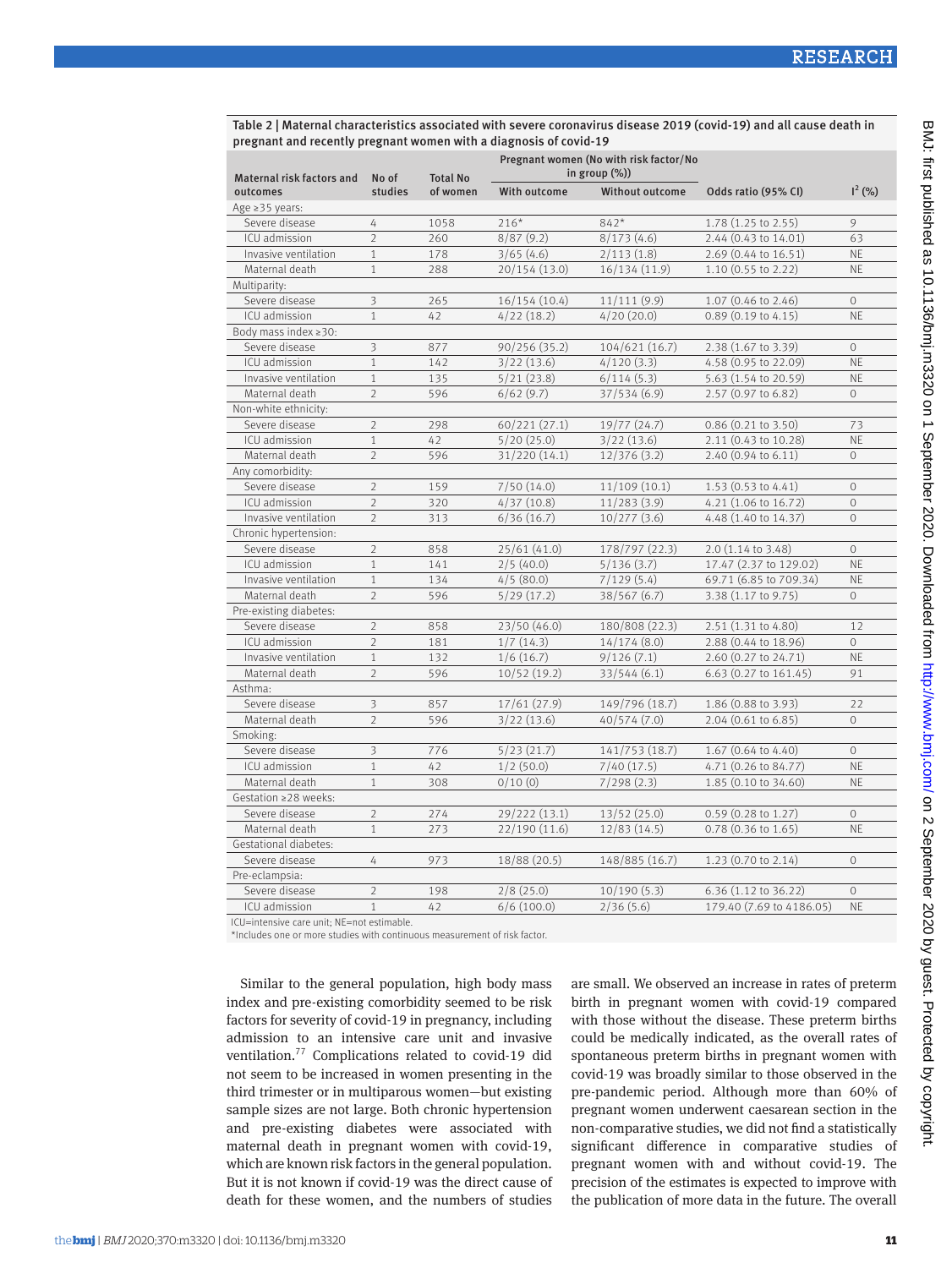rates of stillbirths and neonatal deaths do not seem to be higher than the background rates. The indications for admissions to the neonatal unit, observed in about a quarter of neonates delivered to mothers with covid-19, have not been reported. Local policies on observation and quarantine of infants with exposure to SARS-CoV-2 might have influenced these rates.

#### Relevance for clinical practice and research

Based on existing data, healthcare professionals should be aware that pregnant and recently pregnant women with covid-19 might manifest fewer symptoms than the general population, with the overall pattern similar to that of the general population. Emerging comparative data indicate the potential for an increase in the rates of admission to intensive care units and invasive ventilation in pregnant women compared with non-pregnant women. Mothers with pre-existing comorbidities will need to be considered as a high risk group for covid-19, along with those who are obese and of greater maternal age. Clinicians will need to balance the need for regular multidisciplinary antenatal care to manage women with pre-existing comorbidities against unnecessary exposure to the virus, through virtual clinic appointments when possible. Pregnant women with covid-19 before term gestation might need to be managed in a unit with facilities to care for preterm neonates.

Further data are needed to assess robustly if pregnancy related maternal and neonatal complications are increased in women with covid-19 than those without the disease. Similarly, the association between other risk factors such as ethnicity and pregnancy specific risk factors such as pre-eclampsia and gestational diabetes on both covid-19 related and pregnancy related outcomes needs evaluation. Pre-eclampsia was reported to be associated with severe covid-19 in small studies, but it requires further assessment as the clinical presentation of severe pre-eclampsia could mimic worsening covid-19. $82$  Robust collection of maternal data by trimester of exposure, including the periconception period, is required to determine the effects of covid-19 on early pregnancy outcomes, fetal growth, and risk of stillbirth.

Systematic reviews are considered to be the highest quality evidence informing guidelines, and poor quality reviews will have a direct impact on clinical care. Despite the urgent need for evidence on the impact of covid-19 in pregnant women, systematic reviews and meta-analyses still need to adhere to the reporting guidelines on search criteria, quality assessment, and analysis. This is particularly important as large numbers of non-peer reviewed scientific papers and reports are currently available in the public domain in multiple versions. Primary studies need to explicitly state if duplicate data have been included to avoid double counting of participants in evidence synthesis. Individual participant data meta-analysis of the emerging cohorts is critical to assess both differential presentation and outcomes by underlying risk factors, and to determine the differential effects of interventions to reduce the rates of complications. With the establishment of several national and global prospective cohorts, we expect the sample size of our meta-analysis to increase further in the coming months. Our living systematic review and metaanalysis with its regular search and analyses updates is ideally placed to assess the impact of new findings on the rapidly growing evidence base.

#### **AUTHOR AFFILIATIONS**

Institute of Applied Health Research, University of Birmingham, Birmingham, UK

<sup>2</sup>WHO Collaborating Centre for Global Women's Health, Institute of Metabolism and Systems Research, University of Birmingham, Birmingham, UK

<sup>3</sup> Clinical Biostatistics Unit, Hospital Universitario Ramón y Cajal (IRYCIS), Madrid, Spain

4 CIBER Epidemiology and Public Health (CIBERESP), Madrid, Spain 5 UNDP/UNFPA/UNICEF/WHO/World Bank Special Programme of Research, Development and Research Training in Human Reproduction (HRP), Department of Sexual and Reproductive Health and Research, World Health Organization, Geneva, Switzerland 6 Birmingham Medical School, University of Birmingham, Birmingham, UK

7 Division of Birth Cohort Study, Guangzhou Women and Children's Medical Centre, Guangzhou Medical University, Guangzhou, China 8 Department of Woman and Child Health Care, Guangzhou Women and Children's Medical Centre, Guangzhou Medical University, Guangzhou, China

<sup>9</sup> Department of Obstetrics and Gynaecology, Guangzhou Women and Children's Medical Centre, Guangzhou Medical University, Guangzhou, China

<sup>10</sup>Netherlands Satellite of the Cochrane Gynaecology and Fertility Group, Amsterdam University Medical Centre, Amsterdam, Netherlands

<sup>11</sup>Department of Obstetrics and Gynaecology, Amsterdam University Medical Centre, Amsterdam, Netherlands

 $12B$ lizard Institute, Queen Mary University of London, London, UK 13 Barts Health NHS Trust, London, UK

14St George's, University of London, London, UK

<sup>15</sup>Elizabeth Glaser Paediatric AIDS Foundation, Washington DC, USA

<sup>16</sup>Women's Health Research Unit, Queen Mary University of London, London, UK

 $17B$ irmingham Women's and Children's NHS Foundation Trust, Birmingham, UK

Other members of the PregCOV-19 Living Systematic Review Consortium are Uma Ram, Ajith S Nair, Pura Rayco-Solon, and Hector Pardo-Hernandez. The Cochrane Gynaecology and Fertility Group thank Marijke Strikwerda and Bethany Clark for help with searches and data extraction. The PregCOV-19 Living Systematic Review Group would also like to thank Katie's Team for its contribution towards the development and reporting of this work, James Thomas from the EPPI-Centre for helping with search updates, and the PregCOV-19 Living Systematic Review steering committee members, Pisake Lumbiganon, Carolina Carvalho Ribeiro do Valle, Clare Whitehead, David Lissauer, Joao Paulo Souza, and Marian Knight, who provided guidance throughout.

Contributors: JA and ES are joint first authors. ST, MB, and JA conceptualised the study. MY, SC, LD, TK, ACL, AD, DZ, RB, SL, XQ, and MYuan selected the studies. JA, ES, MY, LD, DZ, XQ, and MYuan extracted the data. JZ conducted the analyses. All coauthors contributed to the writing of the manuscript and approved the final version. ST, JA, ES, and JZ are the guarantors. The corresponding author attests that all listed authors meet authorship criteria and that no others meeting the criteria have been omitted

Funding: The project was partially funded by the World Health Organization.

Competing interests: All authors have completed the ICMJE uniform disclosure form at [www.icmje.org/coi\\_disclosure.pdf](http://www.icmje.org/coi_disclosure.pdf) and declare: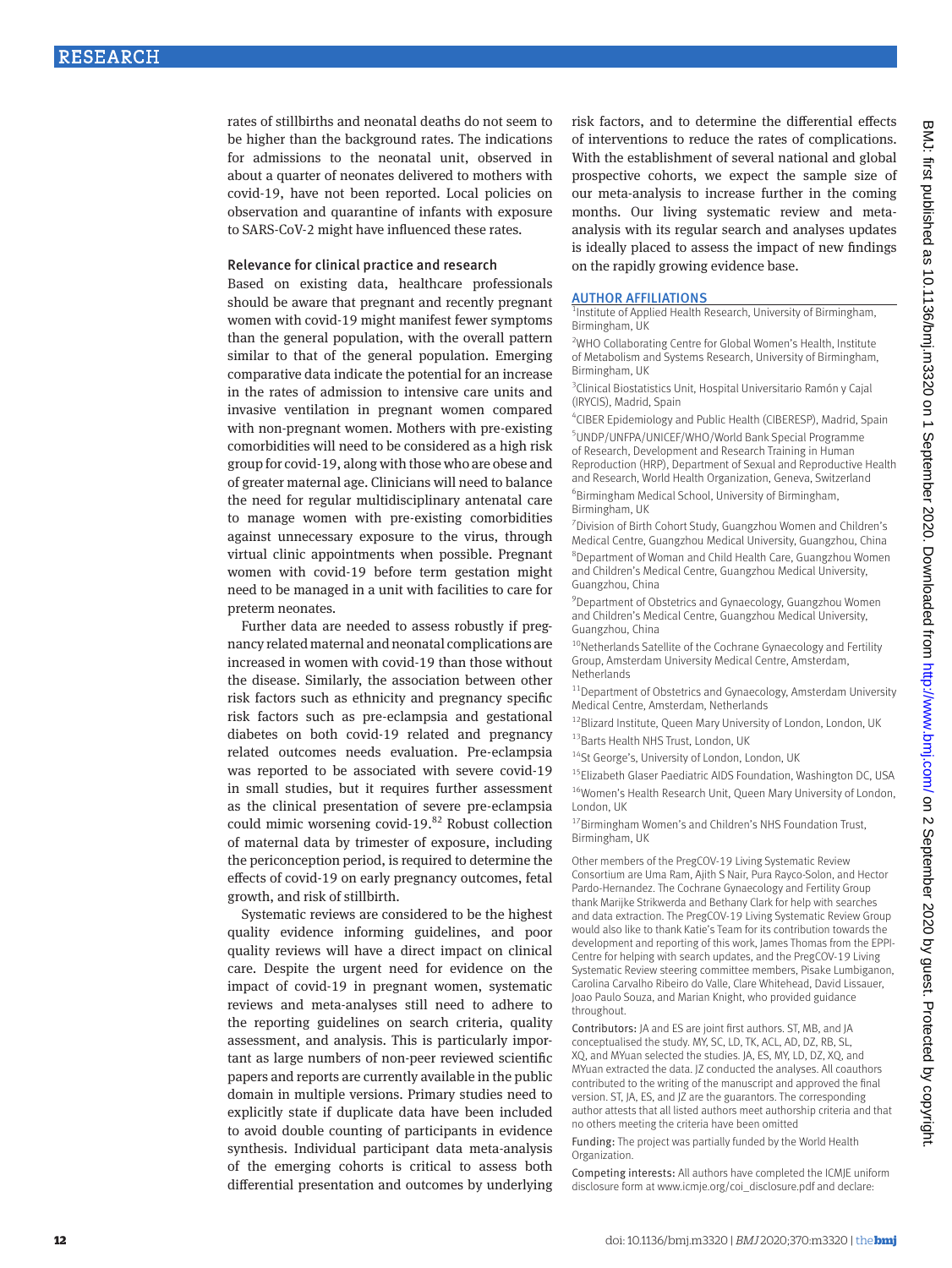partial funding by the World Health Organization; no financial relationships with any organisations that might have an interest in the submitted work in the previous three years; no other relationships or activities that could appear to have influenced the submitted work.

Ethical approval: Not required.

Data sharing: No additional data available.

The corresponding author (ST) affirms that the manuscript is an honest, accurate, and transparent account of the study being reported; that no important aspects of the study have been omitted; and that any discrepancies from the study as planned have been disclosed.

Dissemination to participants and related patient and public communities: The PregCov-19 LSR Group will disseminate the findings through a dedicated website [\(www.birmingham.ac.uk/](http://www.birmingham.ac.uk/research/who-collaborating-centre/pregcov/index.aspx) [research/who-collaborating-centre/pregcov/index.aspx](http://www.birmingham.ac.uk/research/who-collaborating-centre/pregcov/index.aspx)) and social media.

Provenance and peer review: Not commissioned; externally peer reviewed.

This is an Open Access article distributed in accordance with the Creative Commons Attribution Non Commercial (CC BY-NC 4.0) license, which permits others to distribute, remix, adapt, build upon this work non-commercially, and license their derivative works on different terms, provided the original work is properly cited and the use is noncommercial. See: [http://creativecommons.org/licenses/by-nc/4.0/.](http://creativecommons.org/licenses/by-nc/4.0/)

- 1 Huang C, Wang Y, Li X, et al. Clinical features of patients infected with 2019 novel coronavirus in Wuhan, China. *Lancet* 2020;395:497- 506. doi:10.1016/S0140-6736(20)30183-5
- 2 World Health Organization (WHO). Coronavirus disease. (COVID-19) Pandemic, [https://www.who.int/emergencies/diseases/novel](https://www.who.int/emergencies/diseases/novel-coronavirus-2019)[coronavirus-2019](https://www.who.int/emergencies/diseases/novel-coronavirus-2019) (accessed 7 May 2020)
- 3 Cabinet Office. Guidance. Staying alert and safe (social distancing). Coronavirus (COVID-19) Guidance and support. Updated 22 May 2020 [https://www.gov.uk/government/publications/staying-alert](https://www.gov.uk/government/publications/staying-alert-and-safe-social-distancing/staying-alert-and-safe-social-distancing)[and-safe-social-distancing/staying-alert-and-safe-social-distancing](https://www.gov.uk/government/publications/staying-alert-and-safe-social-distancing/staying-alert-and-safe-social-distancing)  (accessed 24 May 2020).
- 4 RCOG. (COVID-19) Infection in Pregnancy, [https://www.rcog.org.uk/](https://www.rcog.org.uk/en/guidelines-research-services/guidelines/coronavirus-pregnancy/) [en/guidelines-research-services/guidelines/coronavirus-pregnancy/](https://www.rcog.org.uk/en/guidelines-research-services/guidelines/coronavirus-pregnancy/)
- 5 Zaigham M, Andersson O. Maternal and perinatal outcomes with COVID-19: A systematic review of 108 pregnancies. *Acta Obstet Gynecol Scand* 2020;99:823-9. doi:10.1111/aogs.13867
- 6 Parazzini F, Bortolus R, Mauri PA, Favilli A, Gerli S, Ferrazzi E. Delivery in pregnant women infected with SARS-CoV-2: A fast review. *Int J Gynaecol Obstet* 2020;150:41-6. doi:10.1002/ijgo.13166
- 7 Elshafeey F, Magdi R, Hindi N, et al. A systematic scoping review of COVID-19 during pregnancy and childbirth. *Int J Gynaecol Obstet* 2020;150:47-52. doi:10.1002/ijgo.13182
- 8 Di Mascio D, Khalil A, Saccone G, et al. Outcome of coronavirus spectrum infections (SARS, MERS, COVID-19) during pregnancy: a systematic review and meta-analysis. *Am J Obstet Gynecol MFM* 2020;2:100107.
- 9 Della Gatta AN, Rizzo R, Pilu G, Simonazzi G. Coronavirus disease 2019 during pregnancy: a systematic review of reported cases. *Am J Obstet Gynecol* 2020;223:36-41. doi:10.1016/j.ajog.2020.04.013
- 10 Cheruiyot I, Henry BM, Lippi G. Is there evidence of intra-uterine vertical transmission potential of COVID-19 infection in samples tested by quantitative RT-PCR?*Eur J Obstet Gynecol Reprod Biol* 2020;249:100-1. doi:10.1016/j.ejogrb.2020.04.034
- 11 Gajbhiye R, Modi D, Mahale S. Pregnancy outcomes, Newborn complications and Maternal-Fetal Transmission of SARS-CoV-2 in women with COVID-19: A systematic review of 441 cases. medRxiv [Preprint]. 2020. doi.org/10.1101/2020.04.11.20062356
- 12 Murad MH, Sultan S, Haffar S, Bazerbachi F. Methodological quality and synthesis of case series and case reports. *BMJ Evid Based Med* 2018;23:60-3. doi:10.1136/bmjebm-2017-110853
- 13 Breslin N, Baptiste C, Gyamfi-Bannerman C, et al. Coronavirus disease 2019 infection among asymptomatic and symptomatic pregnant women: Two weeks of confirmed presentations to an affiliated pair of New York City hospitals. *Am J Obstet Gynecol MFM* 2020;2:100118.
- 14 Vintzileos WS, Muscat J, Hoffmann E, et al. Screening all pregnant women admitted to labor and delivery for the virus responsible for coronavirus disease 2019. *Am J Obstet Gynecol* 2020;223:284-6.
- 15 Xu L, Yang Q, Shi H, et al. Clinical presentations and outcomes of SARS-CoV-2 infected pneumonia in pregnant women and health status of their neonates. *Sci Bull (Beijing)* 2020;65:1537-42.
- Blitz MJ, Grunebaum A, Tekbali A, et al. Intensive care unit admissions for pregnant and nonpregnant women with coronavirus disease 2019. *Am J Obstet Gynecol* 2020;223:290-1.
- Released by National Health Commission & National Administration of Traditional Chinese Medicine on 3 March 2020. Trial Version 7. *Chin Med J (Engl)* 2020;133:1087-95.
- 18 Allotey J, Bonet M, Zamora J, et al. COVID-19 in pregnant women: a Living Systematic Review on prevalence, presentation, prognosis and treatment. PROSPERO 2020 CRD42020178076. [https://www.crd.](https://www.crd.york.ac.uk/prospero/display_record.php?ID=CRD42020178076) [york.ac.uk/prospero/display\\_record.php?ID=CRD42020178076.](https://www.crd.york.ac.uk/prospero/display_record.php?ID=CRD42020178076)
- 19 Living Overview of the Evidence. (LOVE) Platform. [app.iloveevidence.](http://app.iloveevidence.com) [com](http://app.iloveevidence.com)*.* (accessed 8 July 2020)
- 20 World Health Organization. Global surveillance for COVID-19 caused by human infection with COVID-19 virus: interim guidance, 20 March 2020. World Health Organization. [https://apps.who.int/iris/](https://apps.who.int/iris/handle/10665/331506) [handle/10665/331506.](https://apps.who.int/iris/handle/10665/331506) 2020.
- 21 Dekkers OM, Egger M, Altman DG, Vandenbroucke JP. Distinguishing case series from cohort studies. *Ann Intern Med* 2012;156:37-40. doi:10.7326/0003-4819-156-1-201201030-00006
- 22 Wells G. Proceedings or the Third Symposium on Systematic Reviews beyond the Basics. SBOD. Improving Quality and Impact; The Newcastle–Ottawa Scale (NOS) for Assessing the Quality of nonrandomised Studies in Meta-analysis. July 3-5 2000, Oxford.
- 23 Hoy D, Brooks P, Woolf A, et al. Assessing risk of bias in prevalence studies: modification of an existing tool and evidence of interrater agreement. *J Clin Epidemiol* 2012;65:934-9. doi:10.1016/j. jclinepi.2011.11.014
- 24 Chinn S. A simple method for converting an odds ratio to effect size for use in meta-analysis. *Stat Med* 2000;19:3127-31. doi:10.1002/1097-0258(20001130)19:22<3127::AID-SIM784>3.0.CO;2-M
- 25 Cheng B, Jiang T, Zhang L, et al. Clinical Characteristics of Pregnant Women with Coronavirus Disease 2019 in Wuhan, China. *SSRN* 2020;<https://ssrn.com/abstract=3555240>
- 26 Ellington S, Strid P, Tong VT, et al. Characteristics of Women of Reproductive Age with Laboratory-Confirmed SARS-CoV-2 Infection by Pregnancy Status - United States, January 22-June 7, 2020. *MMWR Morb Mortal Wkly Rep* 2020;69:769-75. doi:10.15585/ mmwr.mm6925a1
- 27 Liu F, Liu H, Li J, Hou L, Lan W, Wang D. Clinico-Radiological Features and Outcomes in Pregnant Women with COVID-19: Compared with Age-Matched Non-Pregnant Women. *SSRN* 2020. [https://ssrn.com/](https://ssrn.com/abstract=3556647) [abstract=3556647](https://ssrn.com/abstract=3556647)
- 28 Mohr-Sasson A, Chayo J, Bart Y, et al. Laboratory characteristics of pregnant compared to non-pregnant women infected with SARS-CoV-2. *Arch Gynecol Obstet* 2020; published online 22 June. doi:10.1007/s00404-020-05655-7
- 29 Qiancheng X, Jian S, Lingling P, et al, sixth batch of Anhui medical team aiding Wuhan for COVID-19. Coronavirus disease 2019 in pregnancy. *Int J Infect Dis* 2020;95:376-83. doi:10.1016/j. ijid.2020.04.065
- 30 Wang Z, Wang Z, Xiong G. Clinical characteristics and laboratory results of pregnant women with COVID-19 in Wuhan, China. *Int J Gynaecol Obstet* 2020. doi:10.1002/ijgo.13265
- 31 Wei L, Gao X, Chen S, et al. Clinical Characteristics and Outcomes between Pregnant and Non-Pregnant Women with Coronavirus Disease 2019: A Retrospective Cohort Study. SSRN2020. [https://](https://ssrn.com/abstract=3569858) [ssrn.com/abstract=3569858](https://ssrn.com/abstract=3569858)
- 32 Yin M, Zhang L, Deng G, et al. Severe Acute Respiratory Syndrome Coronavirus 2 (SARS-CoV-2) Infection During Pregnancy In China: A Retrospective Cohort Study. medRxiv [Preprint]. 2020. doi.org/10.11 01/2020.04.07.20053744.
- 33 Campbell KH, Tornatore JM, Lawrence KE, et al. Prevalence of SARS-CoV-2 Among Patients Admitted for Childbirth in Southern Connecticut. *JAMA* 2020. doi:10.1001/jama.2020.8904
- 34 Knight M, Bunch K, Vousden N, et al. Characteristics and outcomes of pregnant women hospitalised with confirmed SARS-CoV-2 infection in the UK: a national cohort study using the UK Obstetric Surveillance System (UKOSS). 2020.doi.org/10.1101/2020.05.08.20089268.
- 35 Li N, Han L, Peng M, et al. Maternal and neonatal outcomes of pregnant women with COVID-19 pneumonia: a case-control study. *Clin Infect Dis* 2020;ciaa352. doi:10.1093/cid/ciaa352
- 36 Liao J, He X, Gong Q, Yang L, Zhou C, Li J. Analysis of vaginal delivery outcomes among pregnant women in Wuhan, China during the COVID-19 pandemic. *Int J Gynaecol Obstet* 2020;150:53-7. doi:10.1002/ijgo.13188
- 37 Khalil A, Hill R, Ladhani S, Pattisson K, O'Brien P. Severe acute respiratory syndrome coronavirus 2 in pregnancy: symptomatic pregnant women are only the tip of the iceberg. *Am J Obstet Gynecol* 2020;223:296-7. doi:10.1016/j.ajog.2020.05.005
- 38 Khan S, Jun L, Nawsherwan, et al. Association of COVID-19 with pregnancy outcomes in health-care workers and general women. *Clin Microbiol Infect* 2020;26:788-90. doi:10.1016/j.cmi.2020.03.034
- 39 Nie R, Wang S-s, Yang Q, et al. Clinical features and the maternal and neonatal outcomes of pregnant women with coronavirus disease 2019. medRxiv [Preprint]. 2020. doi.org/10.1101/2020.03.22.200 41061.
- 40 Yan J, Guo J, Fan C, et al. Coronavirus disease 2019 in pregnant women: a report based on 116 cases. *Am J Obstet Gynecol* 2020;223:P111.E1-111.E14. doi:10.1016/j. ajog.2020.04.014